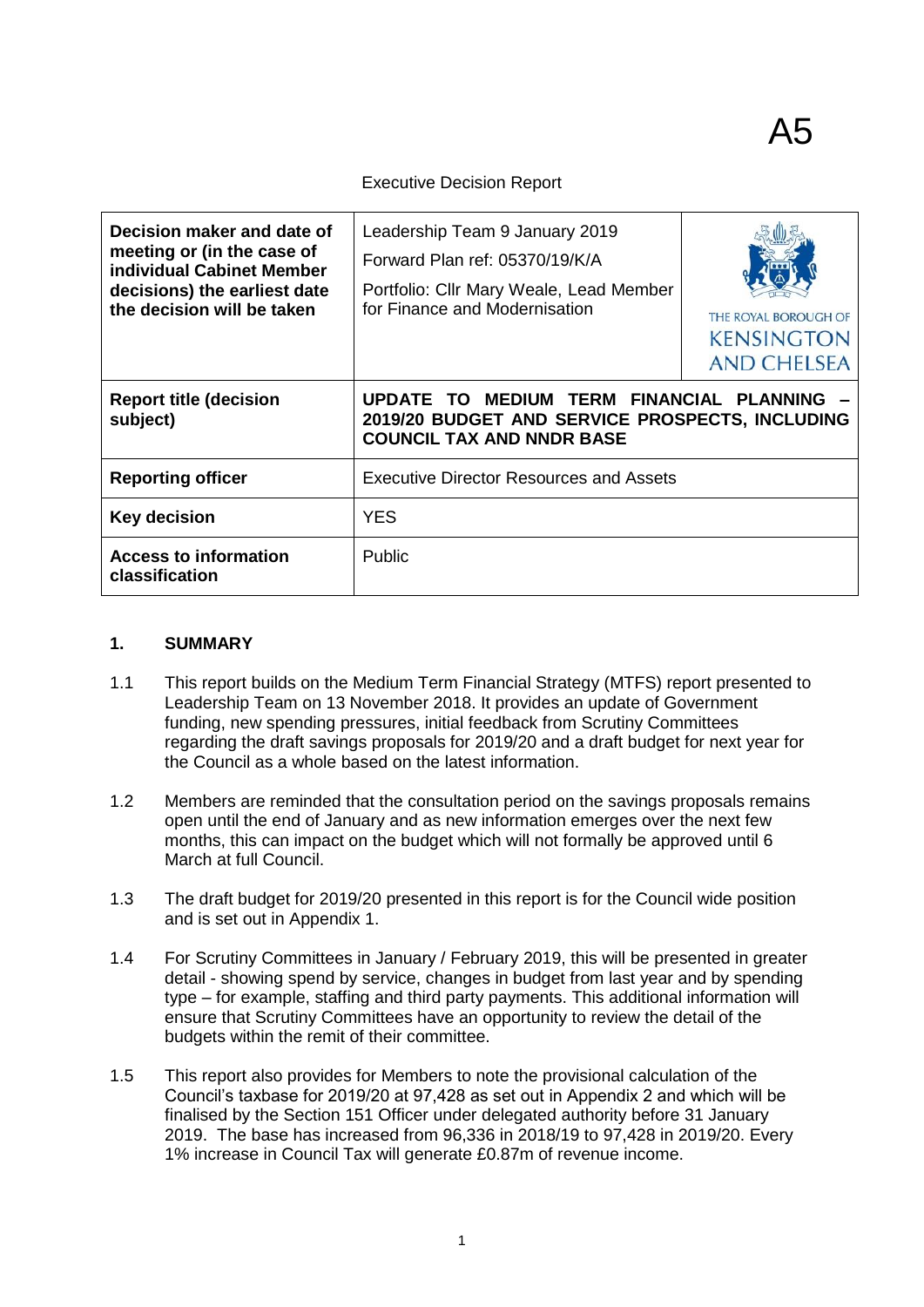- 1.6 The draft Local Government Finance Settlement published on 13 December 2018 sets out Government support for the final year of the four-year settlement for the Council. The announcement was broadly in line with expectations. The social care funding adults and children was confirmed and the second year of the Business Rates pilot. Full details are set out in Section 7 of this report.
- 1.7 Based on all the latest information and subject to any feedback from the last few weeks of the consultation and any new information emerging over the next few weeks, the Council is expected to be in a position to set a balanced budget for 2019/20. The final budget proposals will be brought to Leadership Team in February 2019 for final agreement by Full Council on 6 March 2019 when final figures on London Wide Levies and treasury management are available.
- 1.8 The longer term position remains a more significant challenge as reported in the MTFS on 13 November. Officers are commencing the work to address the budget gap in future years and an update will be included as summary in the report to Leadership Team in February 2019 but in detail early in the new financial year.

### **2. RECOMMENDATIONS**

The Leadership Team is recommended to:

- 2.1 Agree the draft budget for 2019/20 as a basis for consultation with Scrutiny Committees. Scrutiny Committees will receive detailed budgets by service area and the proposed fees and charges for discussion and feedback.
- 2.2 Approve the overall level of expenditure for the London Boroughs Grants Scheme of £6.909m in 2019/20 and agree the Council's contribution to the London Boroughs Grants Scheme for 2019/20 of £117,677.
- 2.3 Note the provisional calculation of the Council's taxbase for 2019/20 at 97,428 as set out in Appendix 2 and to be finalised by the Section 151 Officer under delegated authority.
- 2.4 With regard to the Local Tax Reduction Scheme: continues its current Council Tax Reduction Scheme for 2019/20, amended to ensure the relevant components within the scheme are up rated in line with the Government's annual up-rating of, and changes to Housing Benefit.
- 2.5 Retains the current discount for second homes (zero) and 200 per cent council tax charge for long term empty properties.
- 2.6 Note the provisional estimate for Non Domestic Rates as set out in Section 7.17 and to be finalised by the Section 151 Officer under delegated authority.
- 2.7 Note that the estimated position on the Collection Fund as at 31st March 2019 will be agreed by the Director of Resources and Assets under delegated authority before 31 January as required and the Council's share is likely to be around £3m.
- 2.8 Note the comments received to date from the Scrutiny Committees as set out in Appendix 5 and that consultation on the savings proposals will continue until the end of January 2019.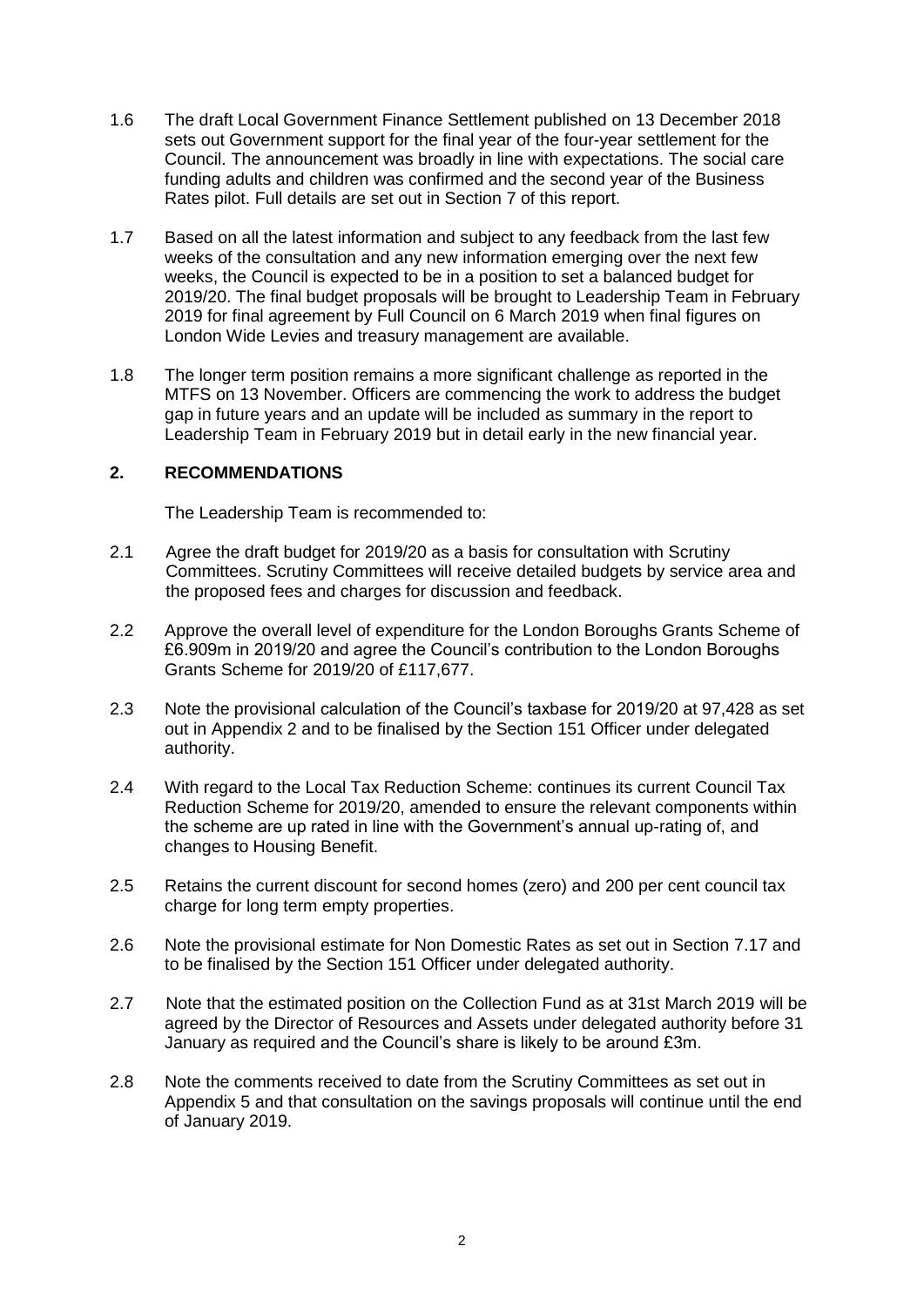- 2.9 Note the proposed fees and charges as set out in Appendix 6 and that these will be considered at Scrutiny Committee before final proposals are put forward as part of the budget on 20 February 2019 for approval.
- 2.10 Approve the proposed additions to the capital programme totalling £1.380m as set out in Section 13.

In relation to the Business Rates Pool:

- 2.11 Approve and accept the designation by the Secretary of State as an authority within the London Business Rates Pilot Pool pursuant to paragraph 34(7)(1) of Schedule 7B Local Government Finance Act 1988.
- 2.12 Continue to participate in the London Business Rates Pilot Pool with effect from 1 April 2019.
- 2.13 Delegate the Council's administration functions as a billing authority pursuant to the Non Domestic Rating (Rates Retention) Regulations 2013 to the City of London Corporation acting as the Lead Authority.
- 2.14 Authorise the Lead Authority to sub-contract certain ancillary administrative functions within the Pool to the GLA as it considers expedient.
- 2.15 Delegate to the Director of Resources and Assets, after consultation with the Lead Member for Finance and Modernisation and the Leader of the Council, the entering into the memorandum of understanding and any other agreement with regard to the Council's participation in the London wide Business rate retention scheme pilot; and
- 2.16 Note that the Leader will represent the authority in relation to consultations regarding the London Business Rates Pilot Pool as may be undertaken by the Lead Authority pursuant to the Memorandum of Understanding.

### **3. REASONS FOR DECISION**

3.1 The Council is legally required to set a balanced budget and council tax each financial year. This report sets out the context for these decisions. The Council is also required by law to agree the council tax base, council tax support scheme and National Non Domestic Rates forecast by 31 January 2019.

### **4. INTRODUCTION**

- 4.1 The Medium Term Financial Strategy (MTFS) aims to enable the Council to deliver a balanced budget, year on year against a backdrop of reductions in support from Central Government. A strategic approach to planning the Council's finances is vital to ensuring it continues to focus resources on key priorities and to enable it to plan to meet the challenges of the future with a sustainable and resilient financial strategy.
- 4.2 This is the latest update for Members on the 2019/20 Medium Term Financial Strategy, setting out the latest position on budget proposals and the wider economic context, building on the Medium Term Financial Strategy that was agreed at Leadership Team on 13 November. This report is to enable the Leadership Team to develop and initiate the draft budget before Full Council on 6 March 2019 when the budget will be finalised alongside council tax levels. The budget position and the associated assumptions remain under continuous review and the latest financial planning position is set out later in this report.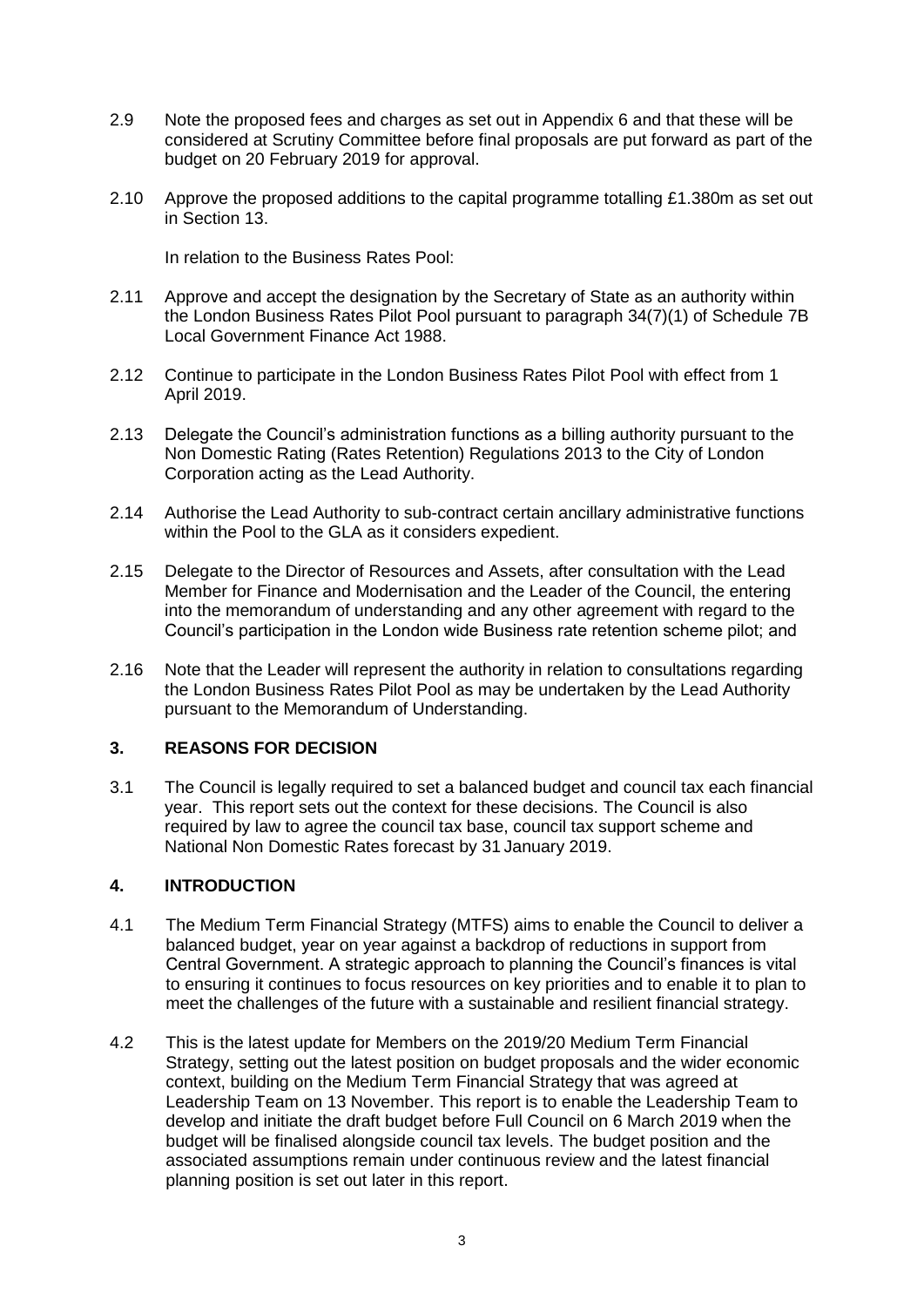- 4.3 The November 2018 report to Leadership Team set out the latest information and indicated a forecast gap of £1.8m for 2019/20 if the savings and income generation proposals are agreed following the consultation period.
- 4.4 This report provides details of further changes in the Council's budget planning and an update on progress which suggests that the Council is now in a position to set a balanced budget for 2019/20.

# **5. 2019/20 BUDGET PLANNING**

- 5.1 On 13 November 2018, the Leadership Team approved £6.7m of draft budget savings proposals.
- 5.2 At that stage, there were a number of areas of uncertainty which, after the passage of time, have become clearer. These are as follows:
	- The anticipated cost of delivering the Grenfell Recovery Strategy;
	- Government support as published as part of the Draft Local Government Finance Settlement;
	- The officer working assumption on the potential use of reserves:
	- New spending pressures that can now be quantified; and
	- New Government grants.
- 5.3 The Council's main priority since 14 June 2017 and for many years to come will be the Council's response to the Grenfell tragedy. However, the challenge faced now is to ensure that while doing this, the Council continues to deliver good quality and efficient public services to all people who live, work, do business, go to school and college and visit the borough.
- 5.4 As a result, the Council is re-shaping its priorities for the future and is undertaking a series of community conversations and listening events to inform these priorities. These will shape the Council's financial strategy for both revenue spending and capital investment over the next four to five years and will be aligned to the Council's Corporate Plan that will be published early in 2019. The Medium Term Financial Strategy will be updated in July 2019 to ensure it continues to provide a robust financial framework for delivery of the Council's priorities.
- 5.5 In the interim period whilst these priorities are being defined, the budget process for 2019/20 has been shaped by the need to deliver savings to produce a balanced budget and as a result much of the savings proposed focus mainly on internal efficiencies.

# **6. Grenfell**

6.1 In July 2018, the Council's Leadership Team agreed *Our Commitments to those affected by the Grenfell Tragedy*. <sup>1</sup> This document and a subsequent report to the Grenfell Recovery Scrutiny Committee on 27 October 2018, acknowledged the need to move from emergency response to long-term recovery, developing a vision for the future in partnership with the bereaved, survivors and the wider community.

<sup>1</sup> <sup>1</sup> *Our Commitments to those affected by the Grenfell Tragedy* (July 2018): [http://tiny.cc/rmd30y.](http://tiny.cc/rmd30y)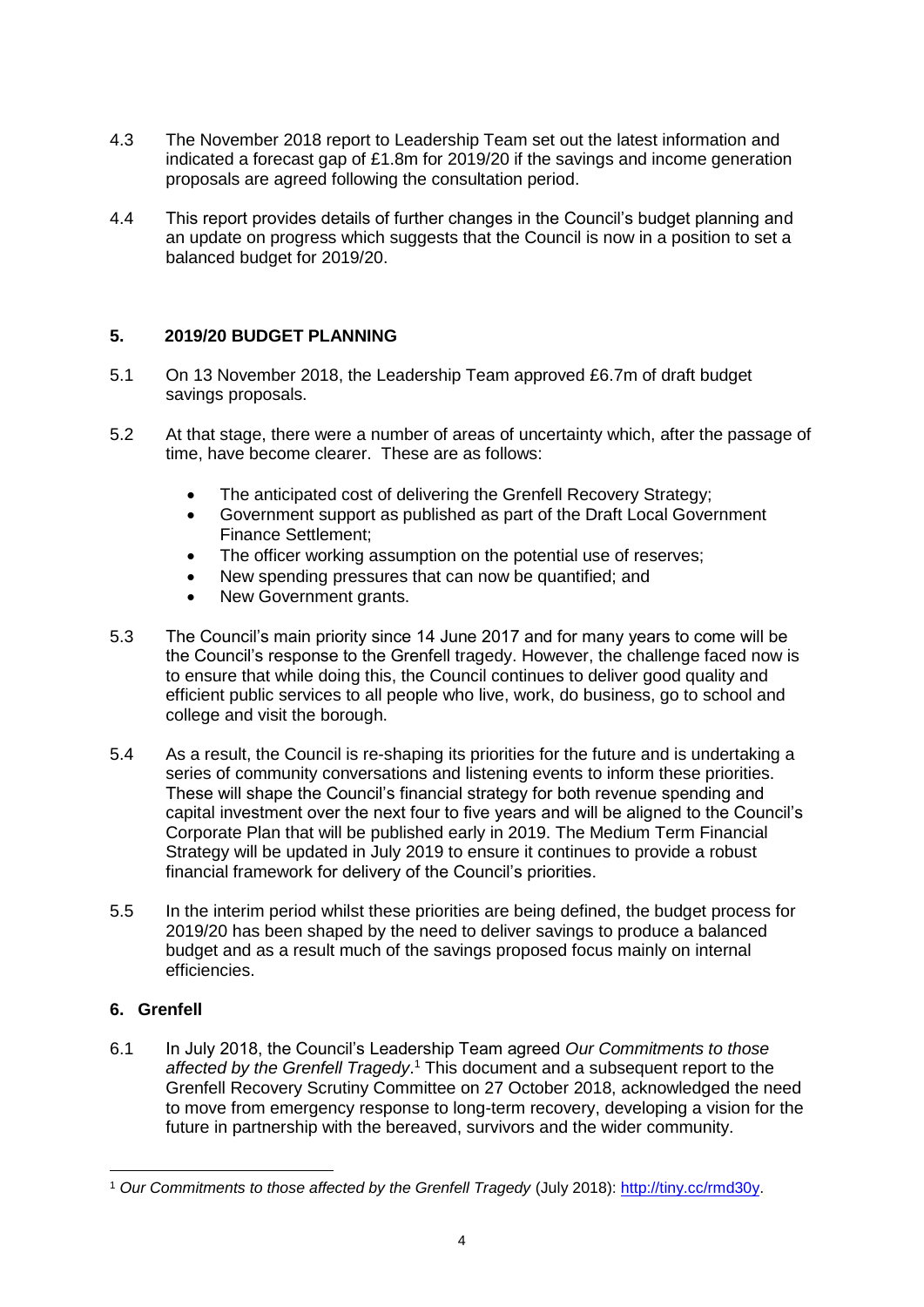- 6.2 Specifically, the Council committed to developing a dedicated service with the bereaved and survivors and to working with the wider community to develop a plan for recovery which meet the needs of the diverse communities in the local area. An extensive range of consultation and engagement activity has been underway since July and a final overarching Grenfell Recovery Strategy is published as a separate agenda item for the Leadership Team to consider.
- 6.3 To date, the Grenfell response has been funded by a combination of RBKC funds and support from central Government. The bulk of the response-related revenue expenditure has been on emergency and temporary accommodation, hardship payments and on the provision of care and support services to those affected This is in addition to the capital funds that have been spent acquiring properties for former residents of Grenfell Tower and Grenfell Walk.
- 6.4 The Recovery Strategy will have very different resourcing implications. Recovery will be a whole Council effort and much of it will be funded through mainstream Council services. However, the Council recognises the need to make additional resources available to support recovery.
- 6.5 As part of the substantive report on the Grenfell Recovery Strategy, the Leadership Team is asked to commit £50m of revenue funding for the core elements of Grenfell recovery, including
	- A dedicated service for bereaved and survivors;
	- Some additional housing services for survivors;
	- A community programme for the local area; and
	- Additional commissioned support for those affected by the Grenfell tragedy.
- 6.6 On 29 November, Government announced that it will be formally taking over the operational and financial liability of the site. Any ongoing costs of managing the site have now been excluded from the Council's financial plans.

### **7. Government Support**

7.1 On 13<sup>th</sup> December Government announced the Provisional Local Government Finance Settlement for 2019/20.

### **Settlement Funding Assessment**

- 7.2 The Settlement Funding Assessment is the level of financial support that the Council receives from Government through nonspecific grants and is determined mainly by levels of need in the borough as defined through a national formula. In the past, this has consisted of various different grants but over the years, both the number and value of these grants has reduced and a greater reliance is placed on locally generated income.
- 7.3 The 2019/20 Settlement also included details of specific grants and these are set out in the next few paragraphs.

### **Social Care Grant**

7.4 In the 2018 Budget, the Chancellor of the Exchequer announced additional funding of £650m for adults and children's social care for 2019/20. The Council's allocation was confirmed as part of the settlement as £2.347m in total for 2019/20. This includes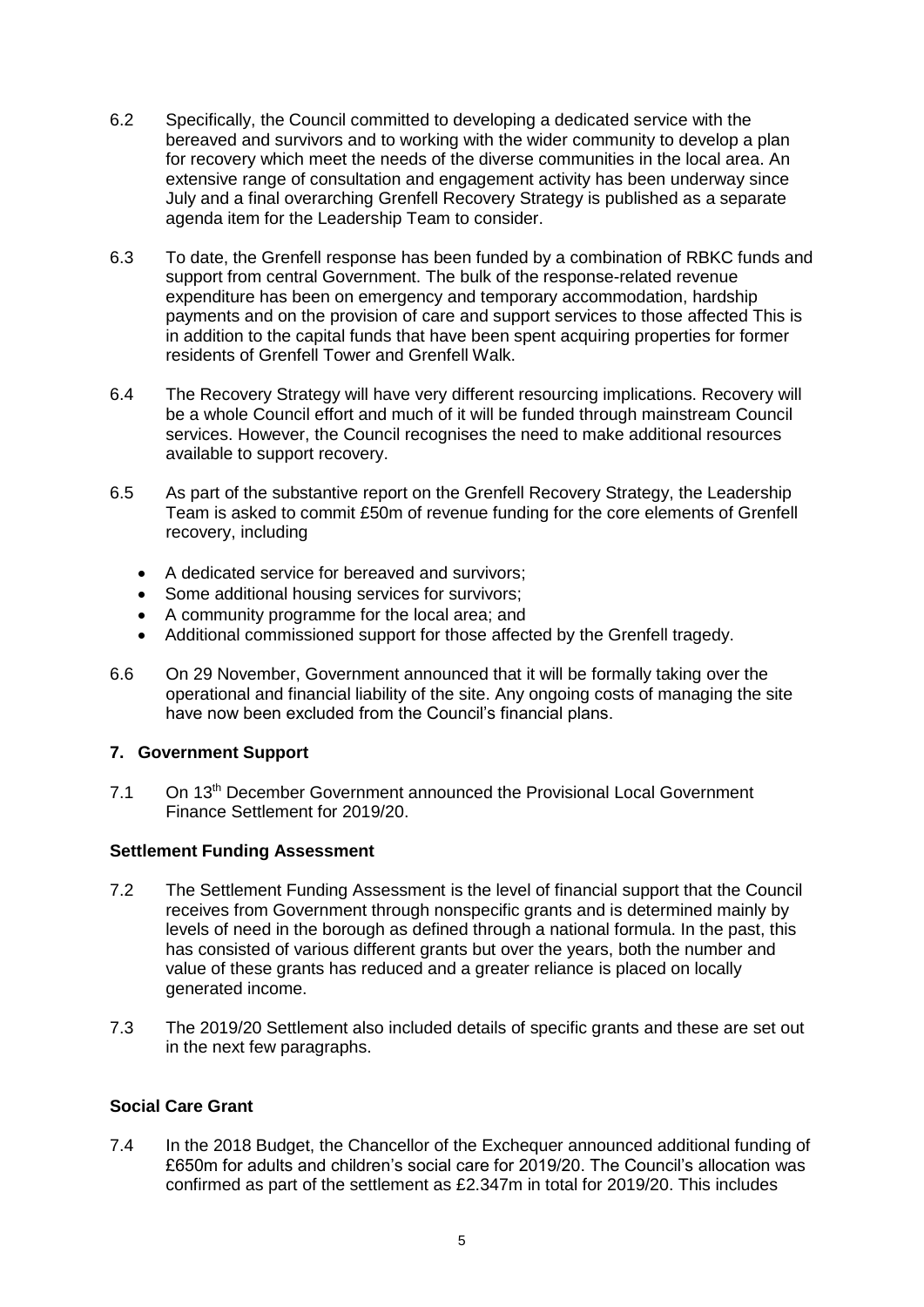£0.866m for winter pressures in adult social care and which is ring fenced through the Better Care Fund and £1.481m that although is not ring fenced it is proposed be used to fund pressures across both adult and children's services.

### **New Homes Bonus**

- 7.5 The New Homes Bonus is a grant paid by Government to encourage housing growth. Over the last few years, the methodology for determining this grant has changed in terms of both the number of years it will be paid and also the introduction of a threshold of 0.4% - this means the grant will only be received for housing growth over this threshold.
- 7.6 The Council's allocation for 2019/20 was confirmed as part of the settlement as £1.736m. Although this is £0.750m less than in 2018/19, it is £0.5m higher than officers have been predicting in financial plans.

### **Core Spending Power**

7.7 With declining grants, Government increasingly looks at a Council's Core Spending Power when determining levels of resources available to fund local services and which incorporates some locally generated income.

| Table 1 – Core Spending Power |  |
|-------------------------------|--|
|                               |  |

|                                                      | 2018/19 | 2019/20 | Change |
|------------------------------------------------------|---------|---------|--------|
| <b>Core Spending Power</b>                           | 158.840 | 160.746 | 1.2%   |
| Of which:                                            |         |         |        |
| <b>Settlement Funding Assessment</b>                 | 66.998  | 61.830  |        |
| <b>Assumed Council Tax</b>                           | 81.421  | 86.571  |        |
| New Homes Bonus                                      | 2.521   | 1.737   |        |
| <b>Compensation for Business Rates</b><br>multiplier | 1.162   | 1.691   |        |
| <b>iBCF</b>                                          | 5.329   | 6.570   |        |
| Winter Pressures (Adults)                            | 0.867   | 0.867   |        |
| Social Care Grant (Adults)                           | 0.542   |         |        |
| Social Care Grant (Adults and Childrens)             |         | 1.481   |        |

- 7.8 It is important to note that these figures include a number of assumptions made by Government that remain subject to local decision making – for example Council Tax levels and the Council Tax base of which and further details are set out from Section 7.19 below.
- 7.9 The 2019/20 settlement is the final year of a four-year agreement that the Council, along with many others signed up to in 2016/17. There is no certainty beyond 2020 in terms of Government financial support for Local Authorities and officers continue to plan for a range of different scenarios, of which there are many different external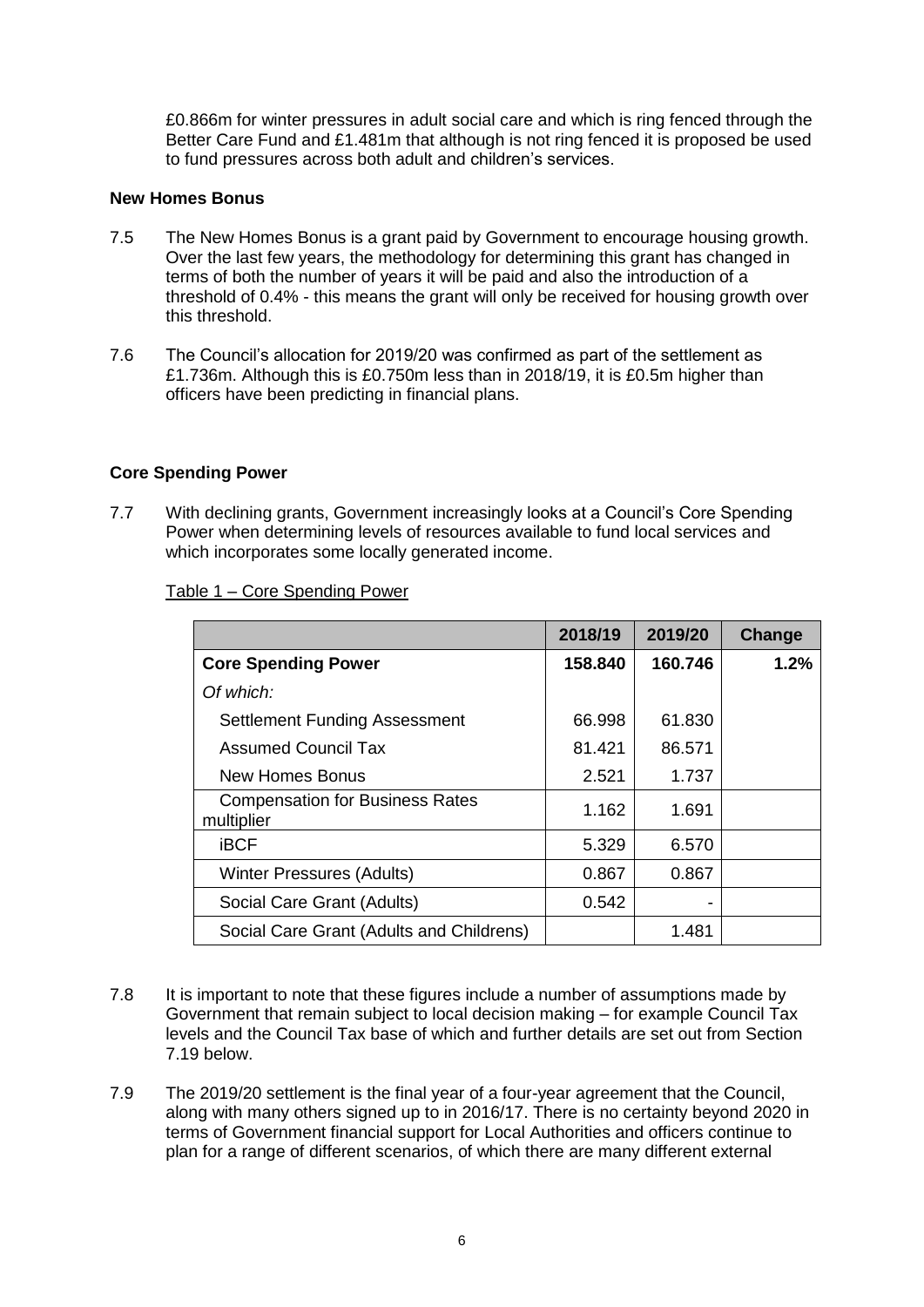factors, including the outcome of the Fair Funding Review and Business Rates reform, both of which have been published for consultation as part of the settlement.

7.10 The settlement remains provisional at this stage and subject to consultation. Officers will review in further detail over the next few weeks and submit a response by the deadline of 10 January 2019.

#### **Fair funding and business rates consultations**

7.11 In addition to the announcements affecting 2019/20 the Government has issued two consultation documents as part of the provisional settlement. The deadline for responses is 21 February 2019.

**Fair Funding Review -** The government has published the consultation paper "A review of local authorities' relative needs and resources - Technical consultation on the assessment of local authorities' relative needs, relative resources and transitional arrangements". The consultation outlines:

- Proposals to simplify the assessment of local authorities' relative needs by introducing a simple Foundation Formula, alongside several 'service-specific' formulas. This includes a focus on the structure of the needs assessment, the weighting between services, weighting of cost drivers, Area Cost Adjustments and future proofing the needs assessment.
- The type of adjustment that will be made to an authority's relative needs assessment to take account of the relative resources available to them to fund local services, such as council tax.
- A set of principles that will be used to design transitional arrangements and examines how the baseline for the purposes of transition should be established.

**Business Rates Retention** – The government has also published the consultation paper "Business Rates Retention Reform - Sharing risk and reward, managing volatility and setting up the reformed system", a consultation on the proposed 2020/21 Redesign and Reset of the Business Rates Retention (BRR) scheme. The consultation outlines further proposals to:

- Update the balance of risk and reward to better reflect the wider context for local authorities in 2020. It suggests a future approach to resets that would smooth potential 'cliff edges' in income, proposes reforms to the levy that would allow more authorities to keep more of their business rates growth, and reaffirms the Government's commitment to a safety net to protect authorities from sudden reductions in income.
- Mitigate volatility in income and simplify the system.
- Set up the new business rates retention system in April 2020 specifically, inviting views from local authorities on the operational steps that may be necessary to set accurate Business Rates Baselines.
- 7.12 Over the next few months, officers will consider the implications of these technical consultations and prepare responses that protect the interests and reflect the concerns of Kensington and Chelsea and London as a whole. Responses will be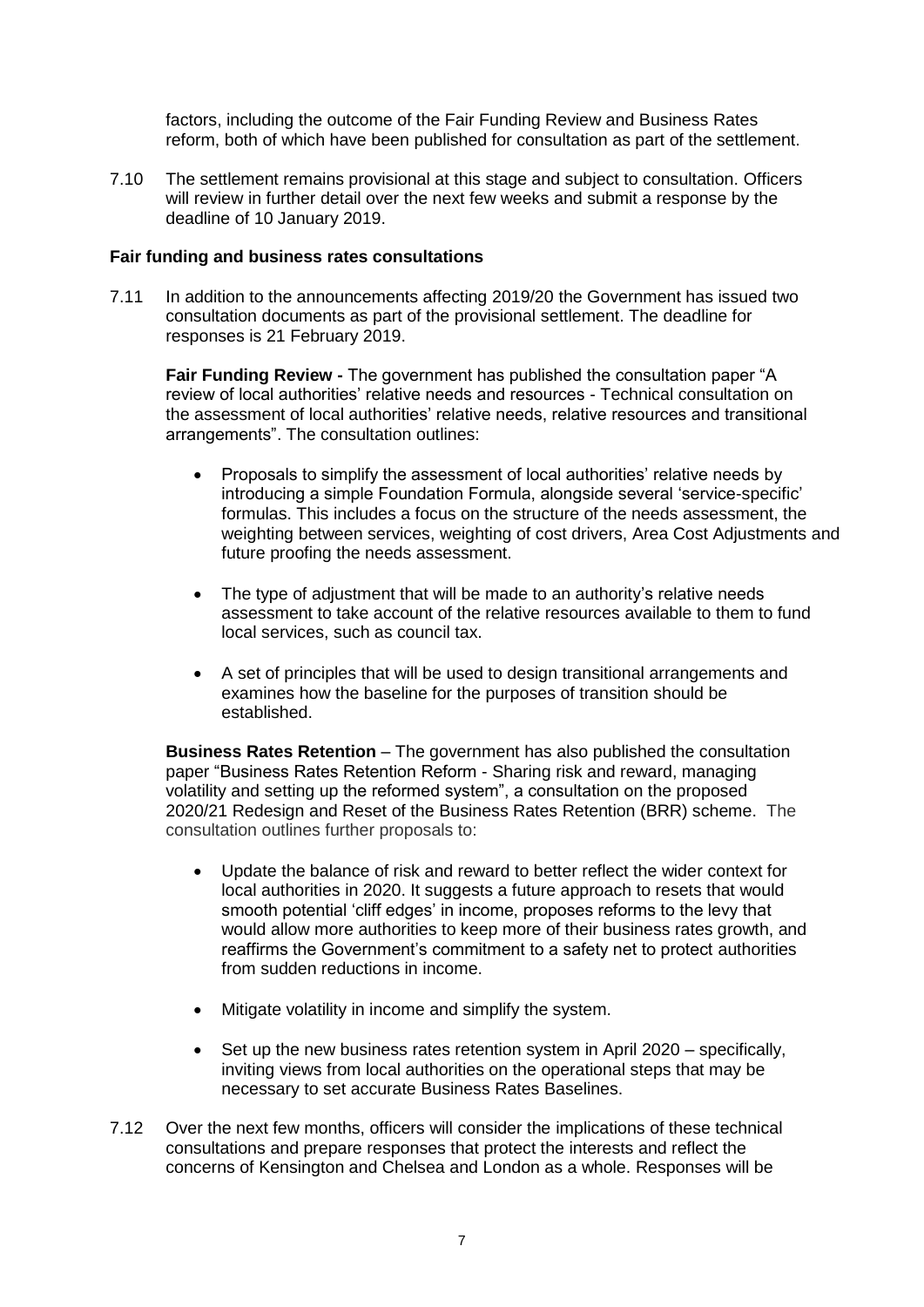submitted to Government by the deadline of 21 February 2019 after appropriate consultation with the Lead Member.

#### **Business Rates**

- 7.13 In 2018/19, the Council is part of a Pan London pilot for 100% business rates retention. This means around £350m of additional business rates has been retained in London compared to in previous years.
- 7.14 London Council Leaders' agreed in principle that the pool should continue for a further year in 2019/20 and this was confirmed in the draft Local Government Finance Settlement that was published on 13 December. The overall principles of the pool will remain in line with the Memorandum of Understanding that was signed by the 33 London Boroughs and the GLA back in February 2018. The key difference in this second year of the pilot is that only 75% of additional rates collected will remain in London compared to 100% in the current year. This is in line with Government's intentions to implement 75% business rates retention across the Council from 2020/21. In line with the principles of the pool, the additional benefit will be shared across all London Boroughs and the expected share for Kensington and Chelsea is £1.6m. This additional money is not assumed within financial plans at this stage because it remains an estimate until the 2019/20 accounts are closed in summer 2020.
- 7.15 Similar to previous years, 15% of the additional income will be held in a pan London strategic investment pot which will be dedicated to projects that contribute to the sustainable growth of London's economy, and which attract match funding from other private or public sources. In 2018/19, £46.83m of investment was made across London, of which £20m directly benefited the local area.
- 7.16 Similar to year 1, since the underlying principle of the scheme is that there is no net loss to the Council, the scheme is recommended to be supported. It is recommended that the Council agree to enter the second year of the pilot and that the Director of Resources and Assets, following consultation with the Lead Member for Finance and Modernisation and the Leader of the Council, be authorised to agree the memorandum of understanding and the final agreement on behalf of the Council, subject to the Council not being detrimentally affected.
- 7.17 Linked to the pool, the Council is required by 31 January 2019 to approve the National Non-Domestic Rates (NNDR) forecast for 2019/20 and which will form the basis of the statutory NNDR1 form. The latest estimate is that the NNDR base for 2019/20 will be £61.8m. However, as in previous years, the timescale for statutory reporting and the requirement to report to the Leadership Team means that the figure as reported is only an estimate. As in previous years, and as agreed by Council in March 2018, the Section 151 Officer has delegated authority to vary the final version of this forecast that is submitted to Government through the NNDR1 return at the end of January 2019.
- 7.18 Linked to business rates and the amount retained by Kensington and Chelsea is the funding formula which the Government uses to assess local needs and therefore funding requirements for the borough. This formula is currently subject to review by Government as highlighted above and it is unclear how this will affect the allocation of funding and how it will be redistributed between local authorities from 2020 onwards.

### **Council Tax**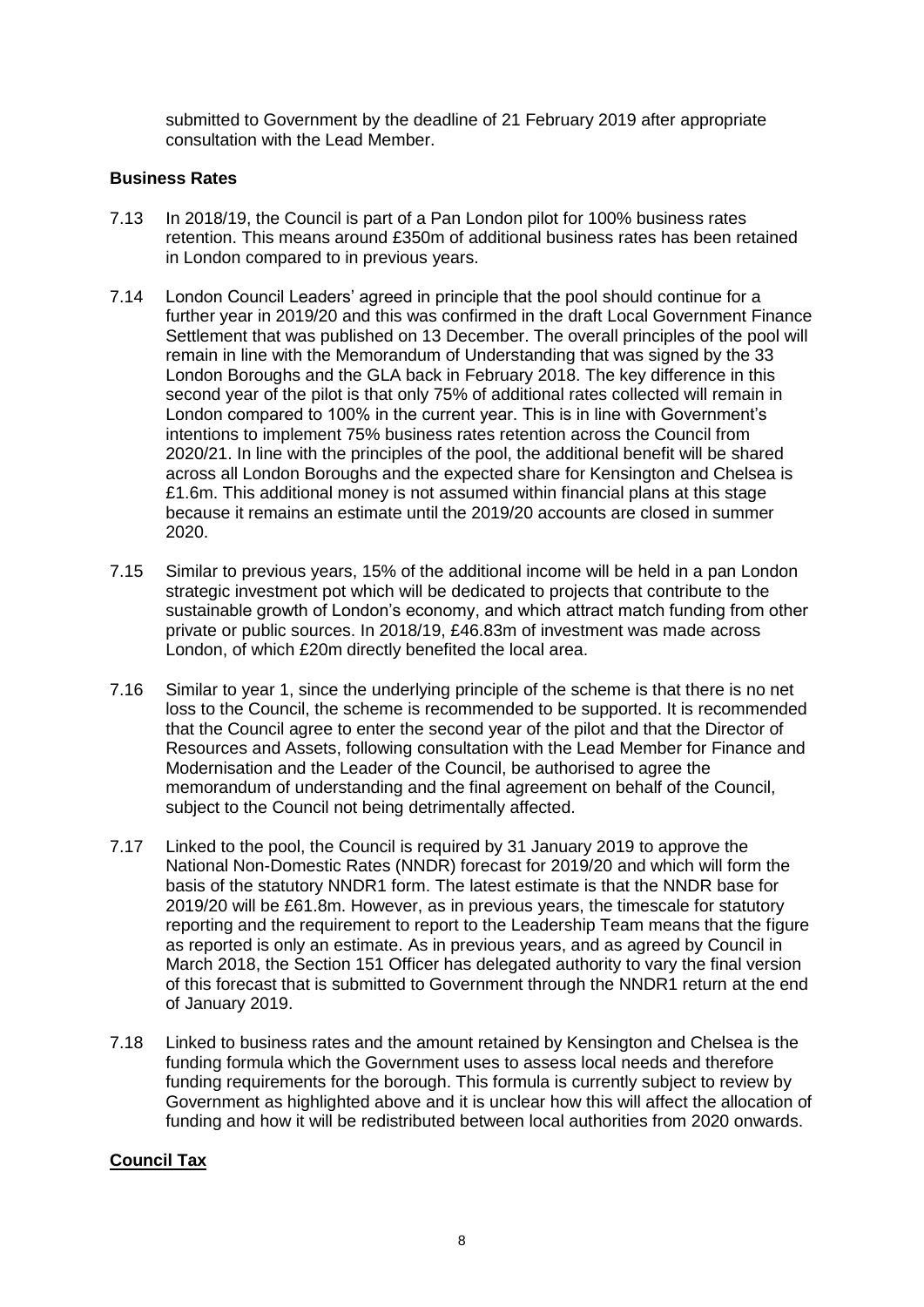- 7.19 Council Tax is a key source of income. In 2018/19, £81.4m will be collected and the average Band D level is £828.84 per annum.
- 7.20 The annual increase in Council Tax is a local decision. There has been no change to the Council Tax Referendum limits, which will remain at 3%. In line with 2018/19, the Council can increase Council Tax by 2.99% without the need to hold a referendum.
- 7.21 The Adult Social Care precept remains and the Council can increase Council Tax by 2% in 2019/20 to contribute towards meeting the demand for adult social care services.

# **GLA precept**

7.22 The Mayor of London issued his draft budget for consultation on 20 December. The proposals would see the GLA precept Band D equivalent rise from £294.23 to £320.51 a year, an overall increase of £26.28 (8.9%). The Mayor's Budget will be considered by the London Assembly on 24 January and final decisions made on Monday 25th February.

### **Garden Squares**

7.23 The Council has over a hundred garden squares. Forty six of the garden squares raise an annual levy which is collected as part of the council tax due from residents whose properties form part of the garden. The charge added to their council tax bill is called a garden charge. The Council Tax bases for 2019/20 are set out in Appendix 2 and the charges for 2019/20 will be included in the Council Tax report to Leadership Team on 20 February 2019.

### **Council Tax Base and Council Tax Support Scheme**

- 7.24 The second factor impacting on Council Tax levels is the Council Tax base the number of chargeable dwellings. The tax base is calculated by multiplying the number of dwellings in each band by the proportions set out above to arrive at a total of "band D equivalents". The Council is required, under the Local Government Finance Act 1992, to establish its council tax base for the forthcoming financial year by no later than 31 January. On 25 January 2018, this approval was delegated to the Council's Section 151 Officer. Using the latest figures from the Valuation Office, projections of new dwellings in the year and adjustments for exemptions, the Council tax base as calculated for 2019/20 under delegated authority is 97,428 "band D equivalents" (an increase of 1,092 on the 2018/19 figure of 96,336).
- 7.25 One element which feeds into the 2019/20 council tax base is the element of council tax support. At present, the Council operates the former national arrangements which applied to council tax benefit prior to localisation in 2013. The Council is required to formerly determine it by 31 January. It is proposed that the Council continues its current Council Tax Reduction Scheme for 2019/20 but amended to ensure that the relevant components within the scheme are up-rated in line with the Government's annual up-rating of, and changes to, Housing Benefit. Any other proposed changes to the local scheme would need to be consulted upon.

### **Collection Fund**

7.26 Variations in both Council Tax and NNDR during 2018/19 are expected to result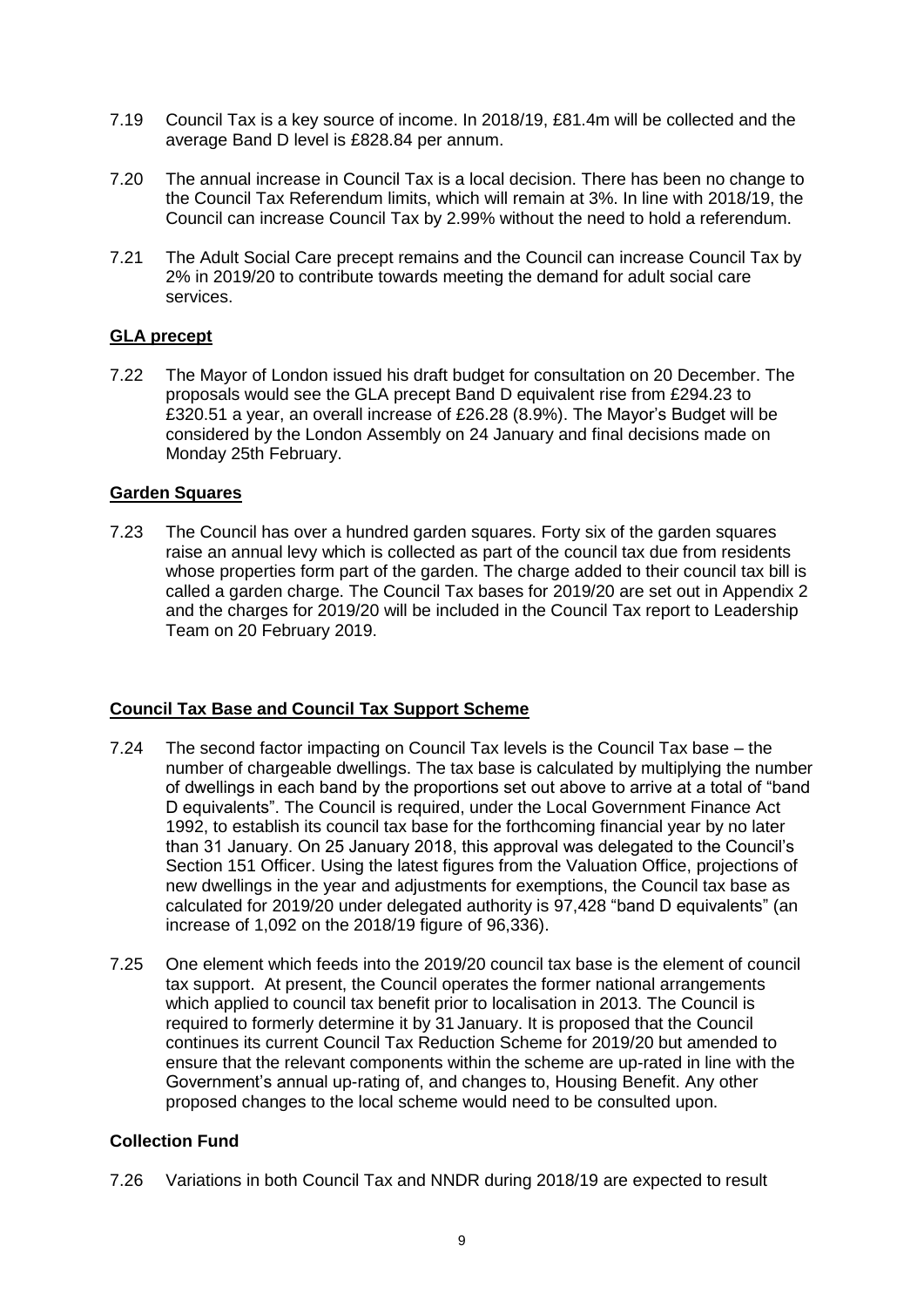in a surplus balance on the Collection Fund. This surplus is shared with the GLA and the Government but the increased level of income has created an opportunity

to bring more of this surplus, currently estimated at £3m, into the General Fund Budget for 2019/20. The detailed calculations are being finalised and will be agreed under delegated authority by 31 January 2019 as required.

# **Revenue Reserves**

- 7.28 Following the fire at Grenfell Tower on 14 June 2017, much of the Council's reserves were used to fund the support and new homes provided. The balance on the reserves reduced from £171m at 1 April 2017 to £125m on 1 April 2018. A review by CIPFA in early 2018 found that the level of Council's financial reserves remain prudent.
- 7.29 Reserves need to be considered in the context of their need to protect the Council's good financial standing and in the context of the overall risks that the Council faces during a continuing period of economic uncertainty. The MTFS reflects the Council's need to ensure an adequate level of reserves which will enable it to manage the risks associated with delivery of the budget and unforeseen events.
- 7.30 All use of reserves is subject to formal approval by the Leadership Team. The Section 151 Officer will report on the adequacy of the Council's reserves as required and the Leadership Team will need to consider this as part of the Council Tax setting report in February 2019. This will include a full outline of the Council's reserves, the current balance and known commitments.

# **8 Public Health**

8.1 The Public Health Grant is £20.899m in the current year and is a separate ring fenced grant. The provisional allocation for next year is £20.347m, although this has not yet been confirmed. The future of this grant remains unknown and there is speculation that the ring fenced will be removed as part of Business Rates reform from 2020 but this remains unknown at this stage.

# **9. Schools Funding**

9.1 On 17th December the Secretary of State for Education announced additional revenue funding in 2018/19 and 2019/20, and extra capital funding in 2019-20, to provide support for children and young people with special educational needs and disabilities (SEND). The 2019/20 Dedicated Schools Grant (DSG) allocations to local authorities (LAs) were also announced.

# **Additional Funding for Children and Young People with SEND**

- 9.2 Concerns have been raised by schools, colleges and LAs about the pressures on high needs budgets where the costs are rising. Additional high needs funding allocations were announced across all local authorities, of £125 million in each of 2018-19 and 2019/0. The allocation for Kensington and Chelsea is £0.290m for both years which contribute towards the current 2018/19 annual forecast overspend on the high needs block of £1.8m.
- 9.3 A further £100 m top-up to the Special Provision Capital Fund in 2019/20 was announced. This additional funding will provide more SEND places in schools or colleges. This could also pay for more state-of-the-art facilities, such as sensory rooms and specialist equipment.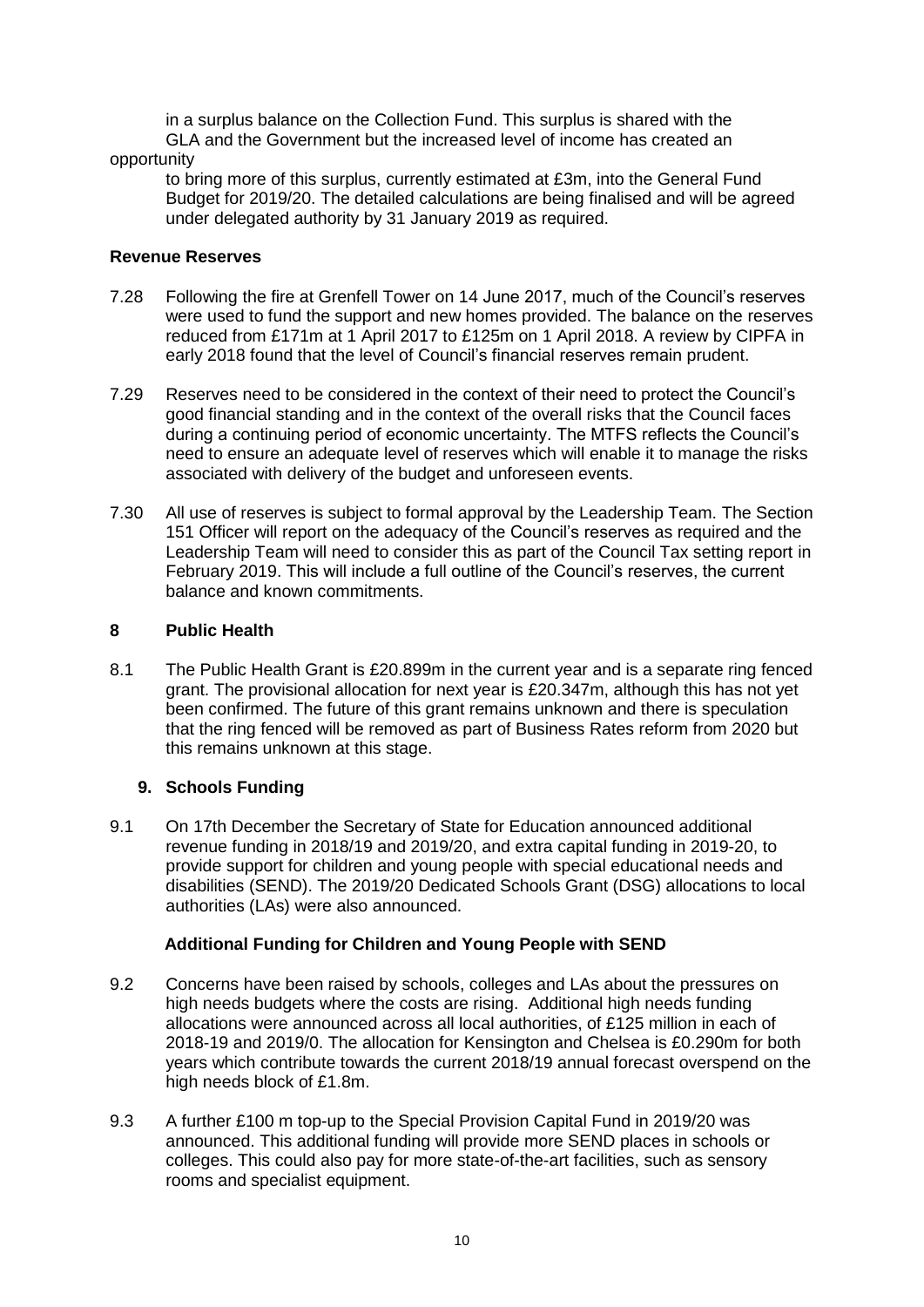- 9.4 The Secretary of State will engage with LAs, health providers, families, schools and colleges to better understand what is driving the cost pressures on high needs budgets, and to work with the sector to help manage them. They will write to all LAs to outline plans for supporting them in their role of providing strategic leadership and oversight of the provision for children and young people with SEND.
- 9.5 To support LAs in carrying out their statutory EHC plan assessment process and to support schools and colleges in their work with families, funding was announced for training more Educational Psychologists (EPs) to reflect increased demand. Classroom teachers and those in training will also have a greater focus on supporting children with SEND, as the upcoming Teacher Recruitment and Retention Strategy will make sure all teachers are equipped with the knowledge and skills to meet the needs of all pupils.
- 9.6 The Department for Education (DfE) is also commissioning SEN Futures: a package of long-term research and analysis to provide evidence on the impact of current SEN provision on children and young people's outcomes, and to assess the value for money of SEN provision in England. Procurement for the first pieces of work in this programme has begun today.
- 9.7 In addition and in order to better understand the financial incentives that influence how schools, colleges and councils support children and young people with special educational needs, the DfE will be gathering more evidence early in 2019. This will include looking at the first £6,000 schools pay for special educational provision before accessing additional funding from local high needs budgets.

# **DFE Settlement 2019/20**

- 9.8 The distribution of the DSG to local authorities is set out in four blocks for each authority:
	- Schools block:
	- High needs block;
	- Early years block; and
	- Central school services block.
- 9.9 The provisional allocations for the high needs block and central school services block published in July 2018 have now been updated with the latest pupil numbers to show how much each local authority will receive in 2019/20. The initial allocations for the early year's block were also announced.
- 9.10 The pupil premium per pupil amounts will be protected at the current rates.
- 9.11 The table below shows the published final 2019/20 allocations of Schools Block funding, Central Schools Services block funding, early years funding and High Needs block funding compared to 2018/19.

| <b>Block</b> | 2018/19<br>£'m | 2019/20<br>£'m | Change<br>£'m | % Change           |
|--------------|----------------|----------------|---------------|--------------------|
| Schools      | 67.868         | 69.642         | $+1.774$      | $+2.61 / -0.5$ per |
|              |                |                |               | pupil              |
| High Needs * | 16.338         | 16.348         | $+0.010$      | $+0.06$            |

Table 2 Provisional NFF and DSG in 2019/20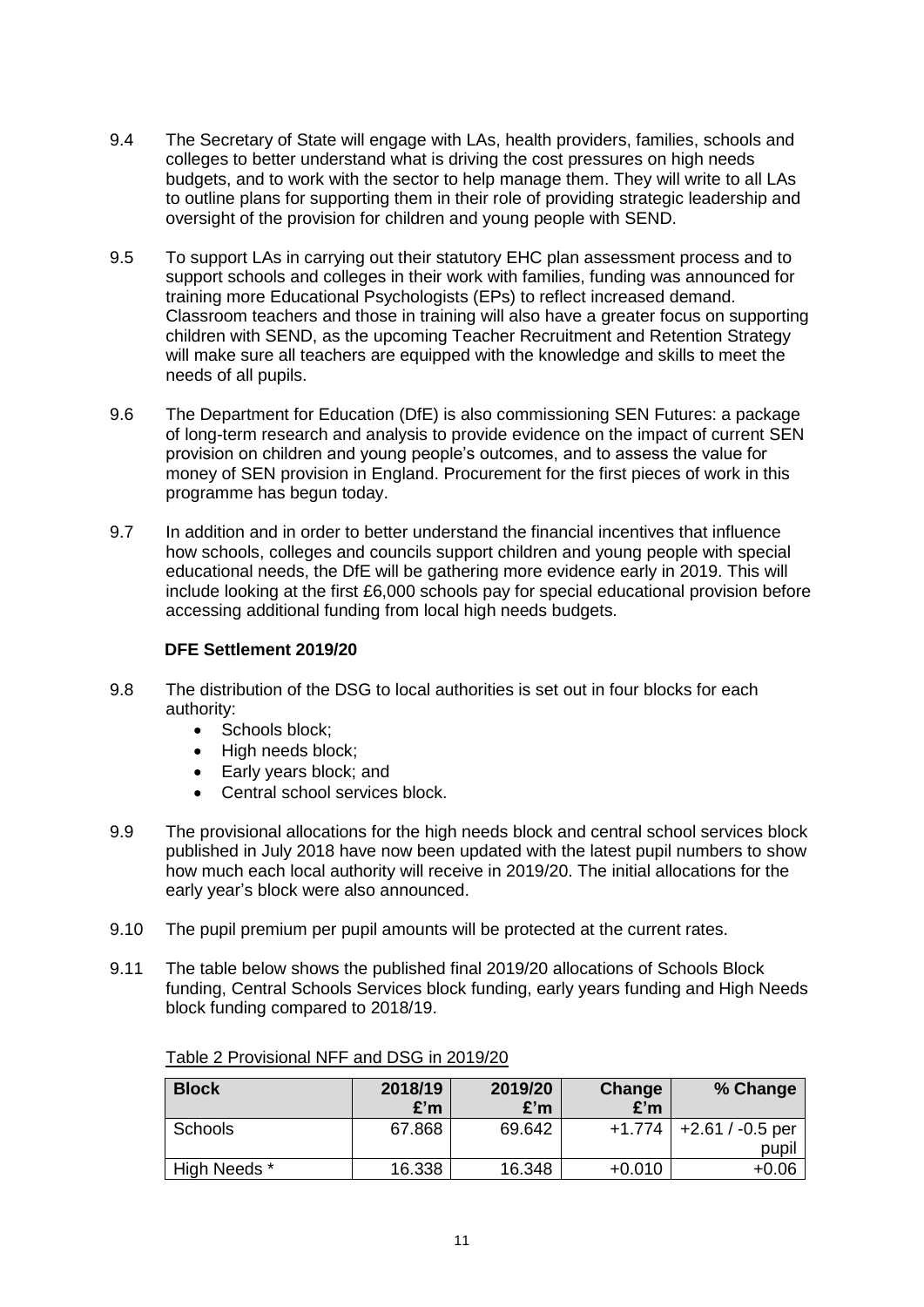| <b>Additional High Needs</b><br>Funding 17/12/18            | 0.290  | 0.290  |          | All additional<br>funding |
|-------------------------------------------------------------|--------|--------|----------|---------------------------|
| <b>Central School</b>                                       | 0.976  | 0.976  |          |                           |
| <b>Services</b>                                             |        |        |          |                           |
| Early Years**                                               | 11.410 | 11.532 | $+0.122$ | $+1.07$                   |
| <b>Total</b>                                                | 96.882 | 98.788 | $+1.906$ | $+1.97$                   |
| Allocation is before deduction for academies                |        |        |          |                           |
| *before deductions for High Needs Places                    |        |        |          |                           |
| ** Early years 2019/20 allocation is the initial allocation |        |        |          |                           |

- 9.12 The provisional schools block funding is £69.642m based on 11,499 pupils which is an increase of 276 pupils. This is a 0.5% per pupil funding reduction. Primary schools with falling rolls will need to consider how to set balanced budgets and the education finance team will support them.
- 9.13 Funding for growth in individual schools from September 2019 will need to continue to be funded within the final 2019/20 schools block.
- 9.14 The 2018 teachers' pay award will see a 3.5% uplift to the main pay range, a 2% uplift for the upper pay range and a 1.5% uplift for the leadership pay range. This will be funded through a separate teachers' pay grant, covering the difference between the award and the cost of the 1% award that schools would have anticipated under the previous public sector pay cap. The DfE have now published the funding available for each school.

### **10. PROPOSALS AND ISSUES**

#### **Savings and Income Proposals**

- 10.1 As part of the 2018/19 budget setting process, some savings and income proposals were agreed which have an incremental impact in 2019/20. These savings are set out in Appendix 2 and are assumed to be fully delivered in 2019/20.
- 10.2 In terms of new proposals put forward as part of this year's process, Leadership team received a report on budget savings at its meeting on 13 November 2018 and these were submitted to Scrutiny Committees in the November/December cycle of meetings for comment.
- 10.3 Table 3 below sets out a summary of these new savings proposals by Directorate. The full list is set out in Appendix 4 and for further details please refer to the Leadership Team agenda papers which are available on the Council's website at [Savings Proposals](https://www.rbkc.gov.uk/committees/Document.ashx?czJKcaeAi5tUFL1DTL2UE4zNRBcoShgo=WBwT5VbD%2bnQJJHLyx7sHg8HYdmRxPDkROe5f1%2b%2fZfp82NOtlXYqRpQ%3d%3d&rUzwRPf%2bZ3zd4E7Ikn8Lyw%3d%3d=pwRE6AGJFLDNlh225F5QMaQWCtPHwdhUfCZ%2fLUQzgA2uL5jNRG4jdQ%3d%3d&mCTIbCubSFfXsDGW9IXnlg%3d%3d=hFflUdN3100%3d&kCx1AnS9%2fpWZQ40DXFvdEw%3d%3d=hFflUdN3100%3d&uJovDxwdjMPoYv%2bAJvYtyA%3d%3d=ctNJFf55vVA%3d&FgPlIEJYlotS%2bYGoBi5olA%3d%3d=NHdURQburHA%3d&d9Qjj0ag1Pd993jsyOJqFvmyB7X0CSQK=ctNJFf55vVA%3d&WGewmoAfeNR9xqBux0r1Q8Za60lavYmz=ctNJFf55vVA%3d&WGewmoAfeNQ16B2MHuCpMRKZMwaG1PaO=ctNJFf55vVA%3d)

| <b>Directorate</b>                 | 2019/20<br>£'000 | 2020/21<br>£'000         | 2021/22<br>£'000 |
|------------------------------------|------------------|--------------------------|------------------|
| <b>Chief Executive's</b>           | 141              | $\overline{\phantom{0}}$ |                  |
| <b>Resources and Assets</b>        | 1,411            | 350                      | 205              |
| <b>Children's and Education</b>    | 1,017            | 718                      | 333              |
| <b>Adult Social Care</b>           | 1,500            | 1,050                    |                  |
| <b>Environment and Communities</b> | 1,845            | 725                      |                  |
| Grenfell - General Fund Housing    | 125              | $\overline{\phantom{0}}$ |                  |
| <b>Total</b>                       | 6,039            | 2,843                    | 538              |

### Table 3 – Saving and Income Proposals 2019/20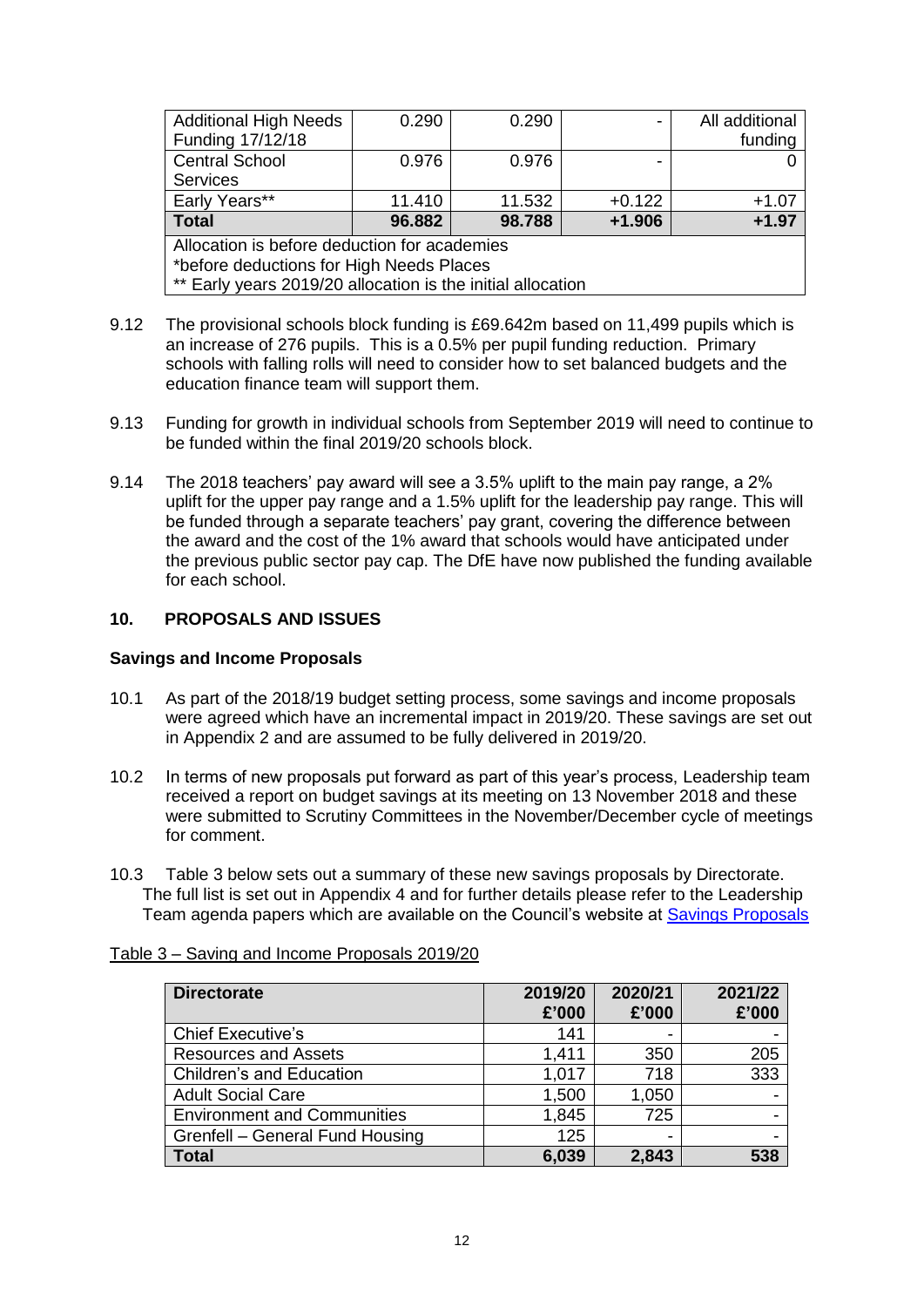- 10.4 The approach to identifying savings for 2019/20 has primarily been to ensure services are efficient and all expenditure is scrutinised to deliver value for money. This activity has yielded efficiencies as well as a number of changes in how we deliver services that has both reduced costs and increased income.
- 10.5 Scrutiny Committees have considered the budget proposals for the individual service areas under their remit. This consultation period will continue until the end of January. The feedback will be considered by Lead Members in preparing the draft budget for approval by Leadership Team on 20 February 2019 and for recommendation to Full Council in March.
- 10.6 A summary of the feedback received to date is set out in Appendix 5. As a result of the feedback received to date, there is one savings proposal that will not be going ahead
	- *Resources and Assets Ref HR 2 - Cessation of the printing and mailing of annual household notification letter (£0.015m in 2019/20).*
- 10.7 Since the savings proposals were published on 13 November 2019, the consultation on the review of Youth Services has completed. The re-design of the services will reduce costs by around £1.2m over the next two years.

# **Spending Pressures**

10.8 There is a continued pressure on resources as the demand for front line Council services continues to increase, economic conditions are volatile and budgets become tighter. Leadership Team in November 2018 recommended the inclusion of £10.936m of additional funding to be included in the draft budget for 2019/20. A summary by Directorate is set out in Table 4 and for further details please refer to the Leadership Team agenda papers which are available [here](https://www.rbkc.gov.uk/committees/Document.ashx?czJKcaeAi5tUFL1DTL2UE4zNRBcoShgo=%2bXJGIqjdVAVfVEVKLwWbmMXS85AEsAr3CNRbCnq%2bQgLXmfszln41FQ%3d%3d&rUzwRPf%2bZ3zd4E7Ikn8Lyw%3d%3d=pwRE6AGJFLDNlh225F5QMaQWCtPHwdhUfCZ%2fLUQzgA2uL5jNRG4jdQ%3d%3d&mCTIbCubSFfXsDGW9IXnlg%3d%3d=hFflUdN3100%3d&kCx1AnS9%2fpWZQ40DXFvdEw%3d%3d=hFflUdN3100%3d&uJovDxwdjMPoYv%2bAJvYtyA%3d%3d=ctNJFf55vVA%3d&FgPlIEJYlotS%2bYGoBi5olA%3d%3d=NHdURQburHA%3d&d9Qjj0ag1Pd993jsyOJqFvmyB7X0CSQK=ctNJFf55vVA%3d&WGewmoAfeNR9xqBux0r1Q8Za60lavYmz=ctNJFf55vVA%3d&WGewmoAfeNQ16B2MHuCpMRKZMwaG1PaO=ctNJFf55vVA%3d)

| <b>Directorate</b>                       | 2019/20<br>£'000 |
|------------------------------------------|------------------|
| <b>Children's Services and Education</b> | 3,991            |
| <b>Adult Social Care</b>                 | 1,780            |
| <b>Housing General Fund</b>              | 2,775            |
| <b>Environment and Communities</b>       | 890              |
| Corporate                                | 1,500            |
| Гоtal                                    | 10.936           |

Table 4 – Spending and Income Pressures (as reported in the MTFS on 13 November)

10.9 Since then work has continued to ensure pressures are identified and the budget is robust and financially sustainable. Further pressures of £1.7m have been identified and details are set out in Table 5 below.

| Table 5 - New Pressures since Leadership Team on 13 November 2018 |  |  |
|-------------------------------------------------------------------|--|--|
|                                                                   |  |  |

| <b>Directorate</b> | <b>Spending Pressure</b>                     | 2019/20 |
|--------------------|----------------------------------------------|---------|
|                    |                                              | £'000   |
| Children's         | Funding of historic costs of Local Authority |         |
| Services and       | Teachers though the Teachers' Pension scheme | 108     |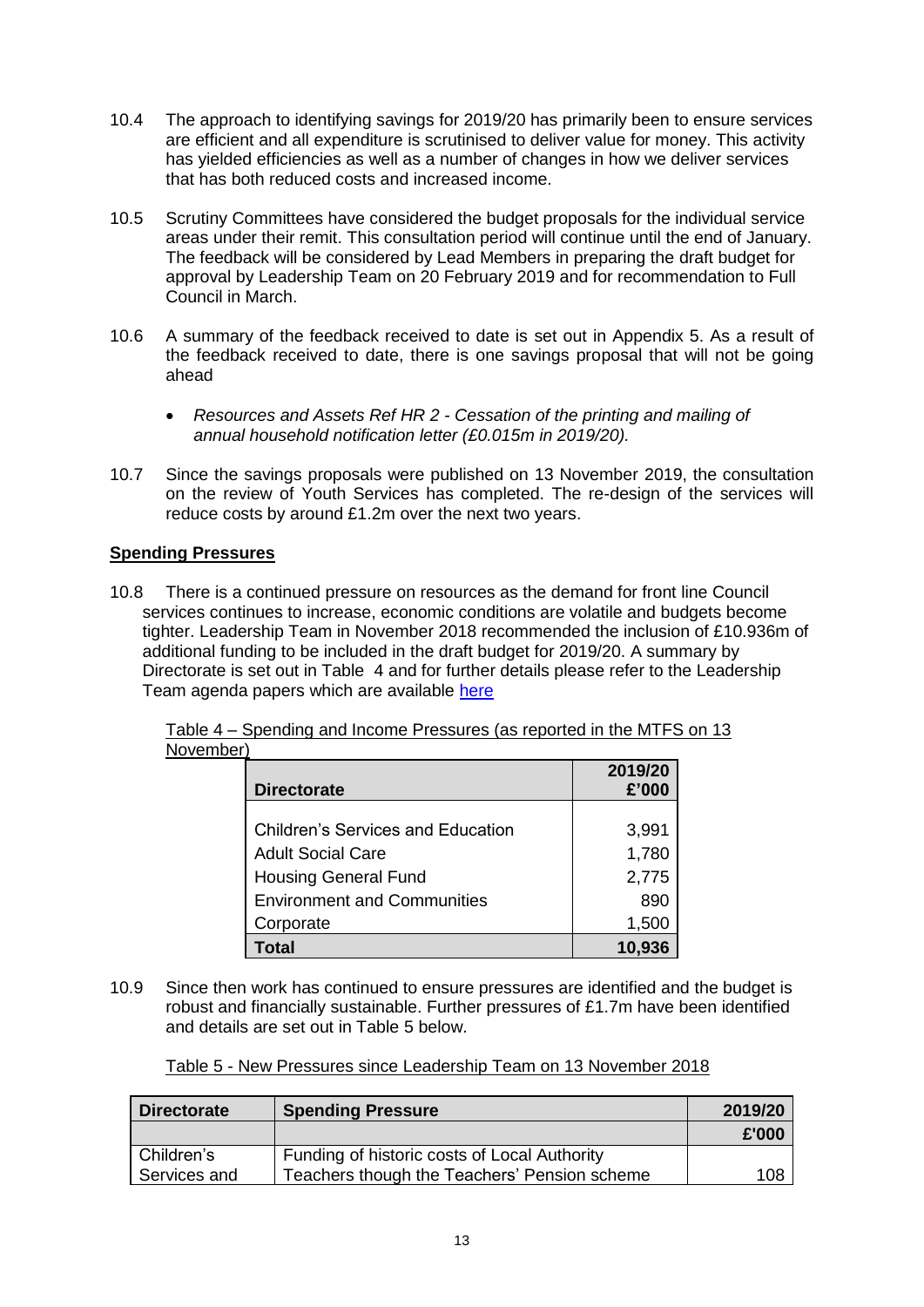| Education              |                                                 |       |
|------------------------|-------------------------------------------------|-------|
| Resources and          | Increase in the Council's Strategic Procurement |       |
| Assets                 | skills, expertise and capacity                  | 300   |
| <b>Adult Social</b>    |                                                 |       |
| <b>Care and Public</b> |                                                 |       |
| Health                 | Additional pressures in Adult Social Care       | 1,300 |
| Total                  |                                                 | 1.708 |

# **Fees and Charges**

- 10.10 The approach for agreeing fees and charges has changed since last year. A consolidated schedule of all fees and charges will be agreed as part of the budget setting process. The proposed fee increases for 2019/20 are set out in Appendix 6 and will generate an additional  $£1.5m$  of income for the Council. These will be considered by Scrutiny Committees during their January / February cycle of meetings and feedback passed to the Lead Member and approved by Leadership Team for consideration when finalising the budget.
- 10.11 It should be noted, that some fees are set by statute, such as some adult social care charges and planning fees and for which the Council has no control. These are highlighted in Appendix 6. For discretionary fees which the Council can control, the proposal is for a 2% increase in line with the Consumer Price Index. However, there are some exceptions where the increase proposed is different. For example, the Council may want to keep fees and charges at the current level to remain competitive in the market or current levels may be low compared to comparative boroughs and there is an option to increase in excess of 2%. Details are included in Appendix 6.

## **London Wide Levies**

### London Boroughs Grants Scheme

- 10.12 London Councils manages the London Boroughs Grants Scheme, which funds voluntary organisations that provide services across London Boroughs. In 2019/20, the value of the scheme will be £6.909m to fund a range of organisations in line with the four priorities of the programme. The contribution from each of the London Boroughs is based on the latest official population estimates and the Council's contribution for 2019/20 has reduced slightly to £117,677 for 2019/20 from £118,925 in 2018/19.
- 10.12 Approval of the budget for 2019/20 is subject to at least 22 boroughs (two thirds) agreeing through their respective decision-making arrangements. Once 22 councils have given their approval, the overall level of expenditure and contributions to it are binding on all constituent councils.
- 10.13 The Council's contribution has been factored into the draft revenue budgets for 2019/20 and is recommended for approval. Leadership Team are asked to approve the Council's contribution in advance of the 1 February 2019 deadline.

#### Concessionary Fares

10.14 The levy for concessionary fares for 2019/20 has been notified by London Councils at £8.758m, a reduction of £0.100m on 2018/19. Currently this budget sits within Adults Social Care, although it is outside of the Council's direct control. Therefore, in line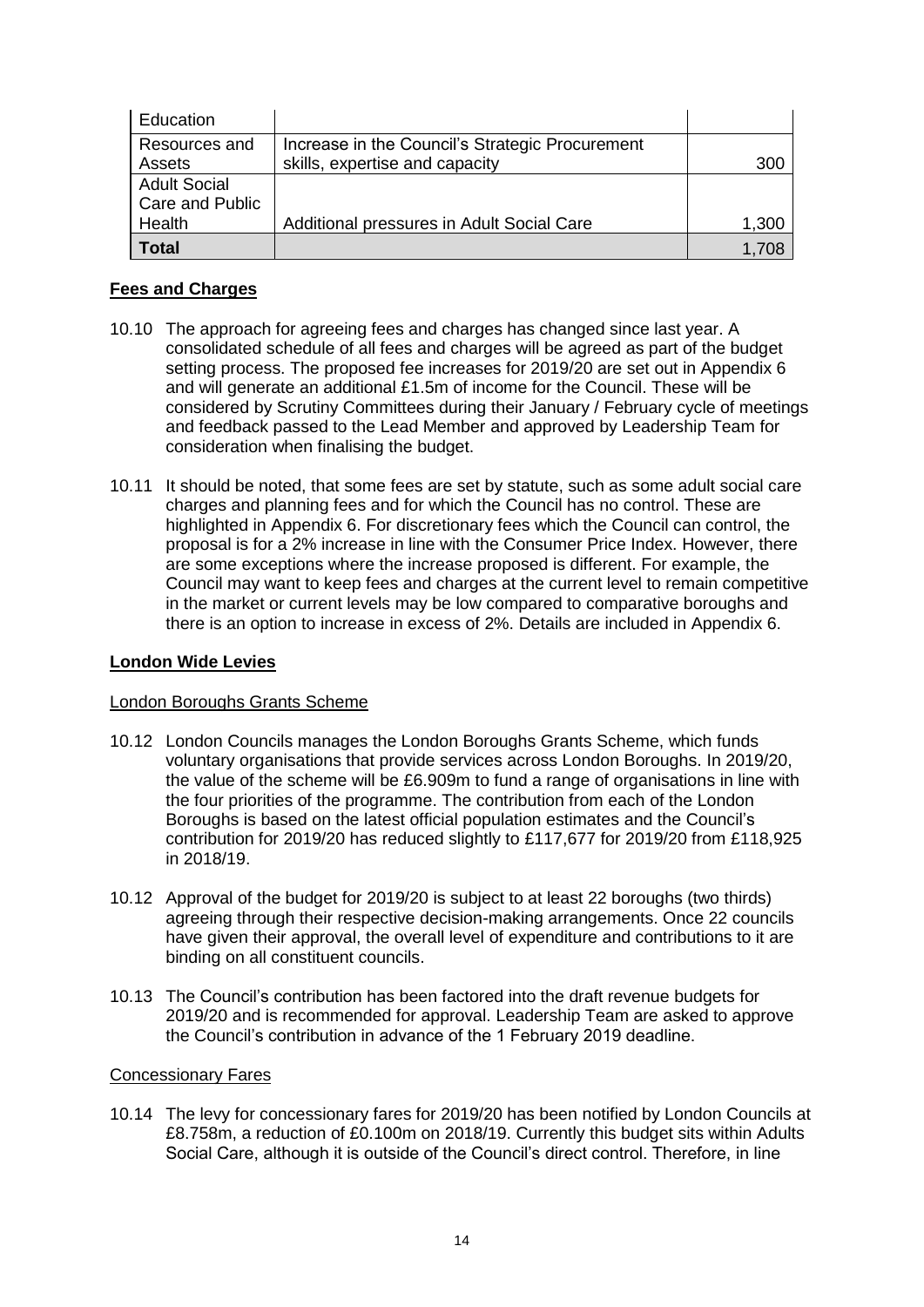with other London wide levies it is recommended that this budget be held centrally from 2019/20 onwards.

#### Other London wide levies

10.15 Notifications of other London wide levies such as the London Pension Fund Authority and the Environment agency are still awaited and will not be received until late January/early February 2019. These are allocated typically upon council tax base and can be subject to variation. In a similar way to the proposal above for concessionary fares it is proposed to hold London wide levies centrally where appropriate.

#### **11 Risks**

- 11.1 The Council faces various financial risks during a continuing period of economic uncertainty. These will be set out in more detail in the Budget Setting report to Leadership Team on 20 February and Full Council on 6 March 2019 and will build on those reported to Leadership Team in November 2018. The main risks known at this stage includes:
	- Demographic and demand led pressures on budgets, particularly in social care, housing and homelessness and supporting children with high needs;
	- Changes in Government legislation affecting the scope of services and cost implications - some of which can become unfunded burdens.
	- The capacity to continue to deliver savings to planned timescales;
	- The potential impact of Brexit cannot be forecast with great certainty and the terms under which the UK will leave the EU can have a potential impact on local and wider economy and Local Government – including the ability to generate revenue, the supply and cost of staff, higher prices, local property values, changes to legislation and many more.
	- Potential volatility of Business rate income forecasts due to wider economic factors and also the uncertainty around the Government's plans to reform the Business Rates system.
	- Further reductions in resources following the Government's Fair Funding Review and indications that London in particular may be negatively impacted.
	- The impact of economic conditions, including, increasing inflation which can impact on contract prices and interest rates which makes the cost of borrowing and also investment income less predictable.
	- Fluctuations in local income sources as a result of changes in economic conditions, such as fees and charges income and rental income.
	- Although the Pension Fund is a separate fund this still poses a risk in terms of employer's contributions.
- 11.2 The Council's Reserves Policy is a tool for managing these risks and the budget report in February will contain the Section 151 officer's statutory opinion on the Adequacy of Reserves and Robustness of Estimates.

# **12 REVISED THREE-YEAR FORECAST**

12.1 The Council's financial position is volatile and moves to reflect such matters as the changing circumstances faced by the Council, up-dated priorities and ambitions, the latest budget position and a range of external factors such as economic conditions and Government legislation. The position has been updated to reflect the new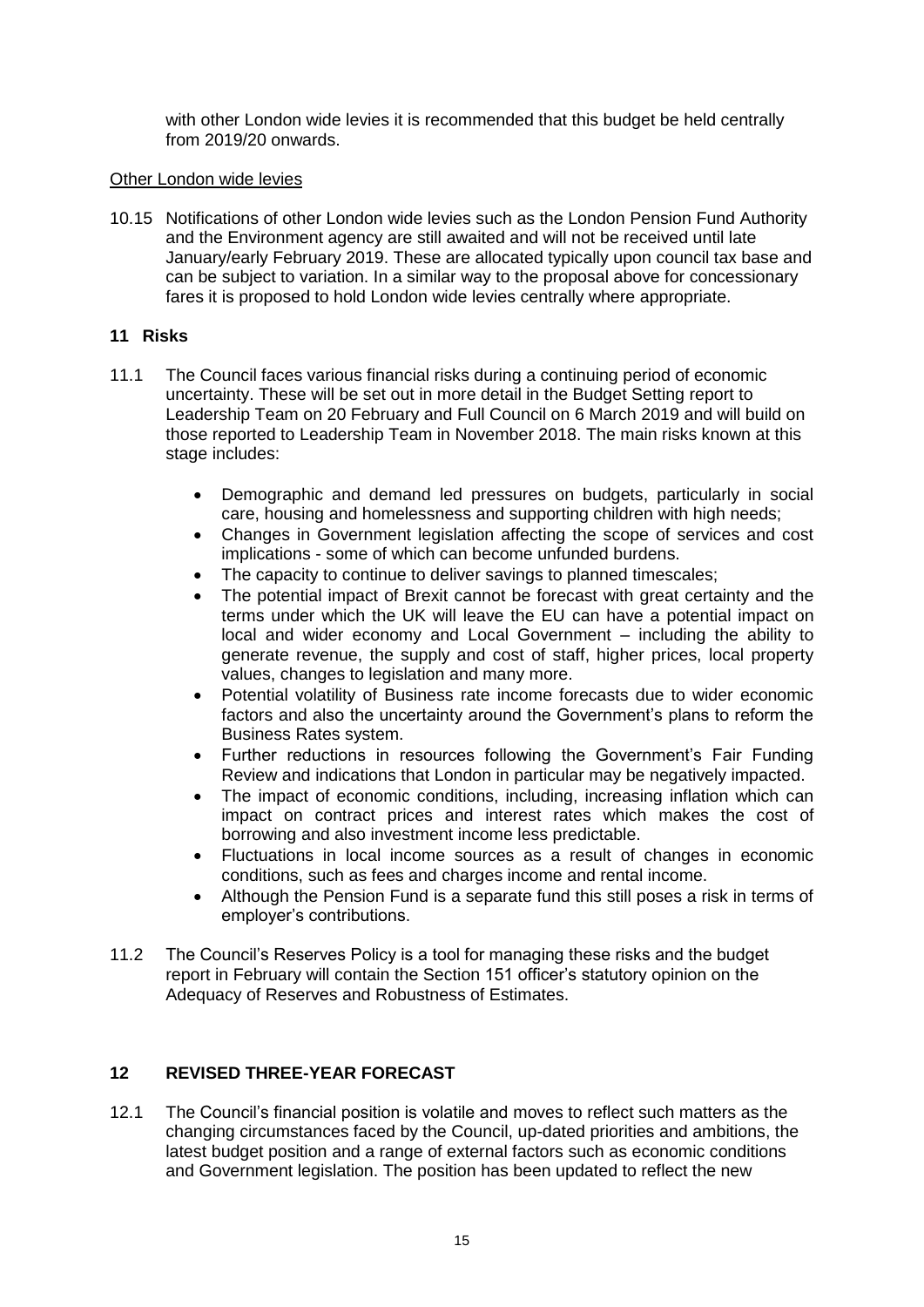information that has emerged since the last update on 13 November. Members are asked to consider the latest financial position beyond 2019/20, noting that the Council, in common with all authorities, continues to face a challenging financial outlook.

- 12.2 Although the budget is broadly balanced for 2019/20, Members must be aware that there remains a further two months until the final budget is put forward and there remains some unknowns, including:
	- London wide levies which the Council's contribution remains outstanding. These are unlikely to be confirmed until the New Year.
	- Although the final Local Government Finance Settlement is expected to be in line with the draft published for consultation, final details will not be confirmed until February 2019.
	- The level of Council Tax increase put forward for approval which remains a Member decision in advance of Leadership Team on 20 February 2019.
- 12.3 The Council's overall budget planning position indicates a forecast gap for the period 2020/21 of £25m and a further £15m for 2021/22. Full details are set out in Appendix 7.
- 12.4 Financial planning over the medium term will help meet the challenges in a structured way, ensuring resources are directed to priority areas. Officers are currently working up an approach which will both reduce costs and increase income levels. These proposals will be published in the next Medium Term Financial Strategy in July 2019 and will include the following areas:
	- A focus on prevention to keep people independent for longer, reduce and delay the need for high cost statutory services and improve outcomes.
	- Service re-design and transformation that changes the way we deliver services to improve outcomes whilst at the same time reduced costs.
	- Expand existing income streams and identify new ways to increase income levels through local sources, such as fees and charges, rental income, increased trading activity or investment income. This will require the Council to adopt a more commercial outlook.
	- Improved partnership working with other statutory partners, the voluntary sector, business and residents to shape and deliver services across the borough.
	- Exploit the use of technology across services to increase access to services as well as the use of technology to deliver services more efficiently.
	- Improvements in ways of working to ensure internal processes are efficient and offer value for money.
- 12.5 Going forward, it is important that the Council prioritises its limited resources and targets expenditure to the services and facilities that are important to people in the borough. The Borough Wide conversation that is taking place and will determine the Council's priorities and will be published as part the Corporate Plan in Spring 2019. The Medium Term Financial Strategy published in July 2019 will set out the Financial Framework for delivering these priorities over the next four years.

# **13 CAPITAL PROGRAMME**

13.1 The Council reviews its capital spending plans each year and sets a Capital Programme The 2019/20 process has been based on an examination of business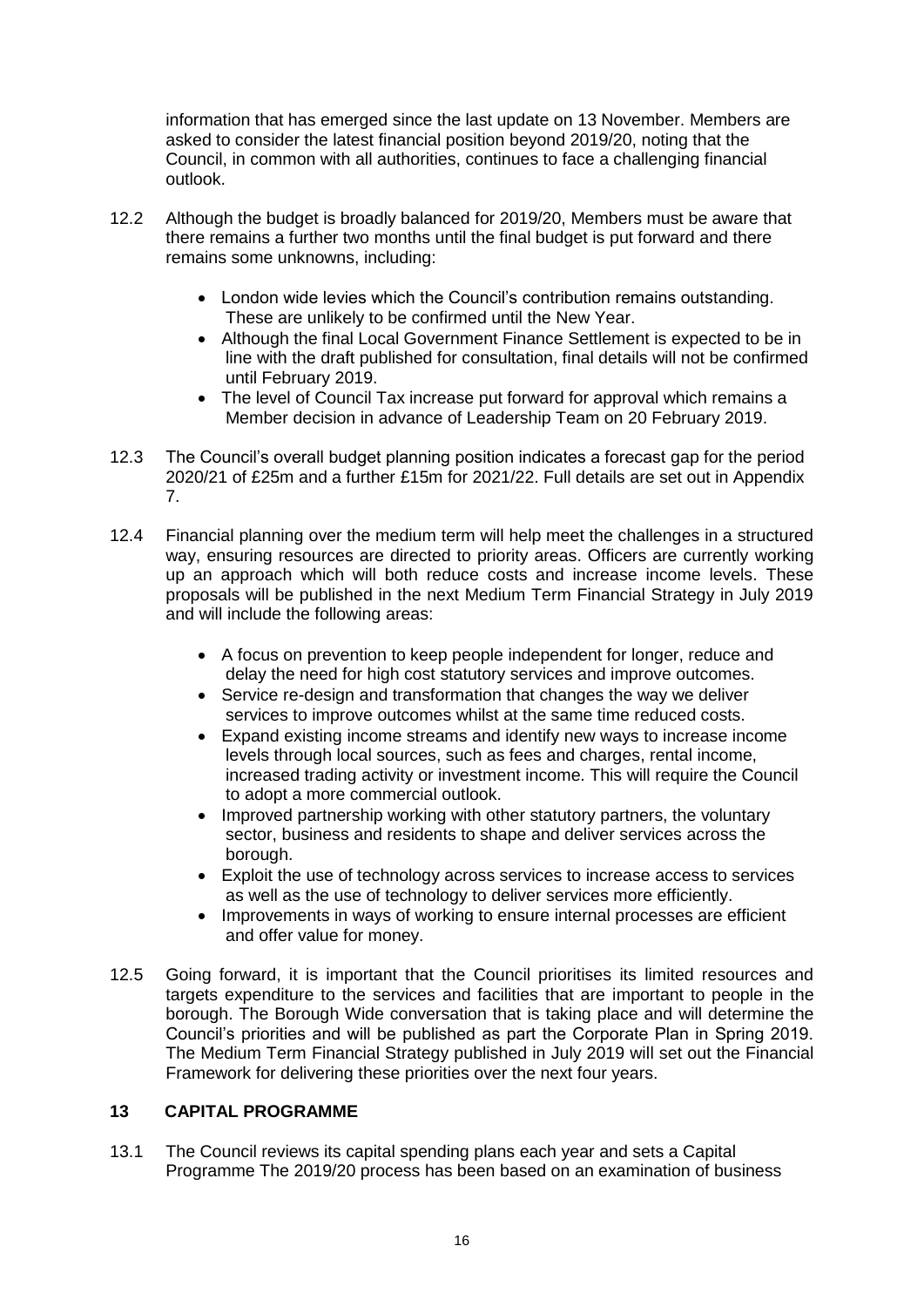cases for new capital schemes which have been put forward for Member approval based on affordability and the Council's priorities. The Council will only undertake capital investment that is prudent, affordable and sustainable. The main test of affordability is that the capital financing costs can be contained within revenue budgets.

- 13.2 The Council places a priority on capital spending where:
	- It attracts external funding
	- Produces revenue savings; or
	- Investment is required to provide statutory services or is for health and safety reasons
- 13.3 New capital investment proposals have been considered through the Capital Asset and Management Group. New investment identified to date has been considered by the Corporate and Executive Scrutiny Committee and Leadership Team in December and feedback will be provided to the Lead Member. The final Capital Programme will be subject to review in February 2019 and approved by Full Council in March 2019 as part of the Budget setting process.
- 13.4 Since the last update to Leadership Team on 12 December 2019, new proposals totalling £1.380m have been put forward and is set out in Table 6 below:

| <b>NEW CAPITAL INVESTMENT SCHEME</b>                                                                                                                                                       | 2018/19<br>£'000 | 2019/20<br>£'000 | 2020/21<br>£'000 |
|--------------------------------------------------------------------------------------------------------------------------------------------------------------------------------------------|------------------|------------------|------------------|
| <b>Resources &amp; Assets Directorate</b>                                                                                                                                                  |                  |                  |                  |
| <b>Holland Park House - Structural Works</b>                                                                                                                                               |                  |                  |                  |
| Works to Holland House, Holland House East Wing,<br>Holland Park Café and the Elevated Walkway/s to deal<br>with Health & Safety requirements.                                             | 200              | 1,000            | 300              |
| <b>Dalgarno Community Centre - Lift Replacement</b>                                                                                                                                        |                  |                  |                  |
| Works are for the replacement of the lift in the building<br>which is out of action and is beyond repair as a result of<br>water ingress which would be addressed as part of the<br>works. | 130              | 0                |                  |
| <b>Environment &amp; Communities Directorate</b>                                                                                                                                           |                  |                  |                  |
| <b>Street Lighting Column Replacement</b><br>To bring forward urgent works from future years to address<br>Health and Safety issues.                                                       | 250              | 0                | (250)            |
| <b>Principal Road Renewal Project</b><br>Repurposing to fund street lighting works as above                                                                                                | (250)            | $\Omega$         | O                |
| <b>Total</b>                                                                                                                                                                               | 330              | 1,000            | 50               |

Table 6 – New Capital Investment Proposals (since 12 December 2018)

### **14 BUDGET TIMETABLE**

14.1 Work continues on bringing together the whole package of budget proposals and translating into a budget for 2019/20. These will be presented to Scrutiny Committees at their next meeting and then to Leadership Team on 20 February 2019 in the form of the Council Tax report. This report will include any new updates on spending and/or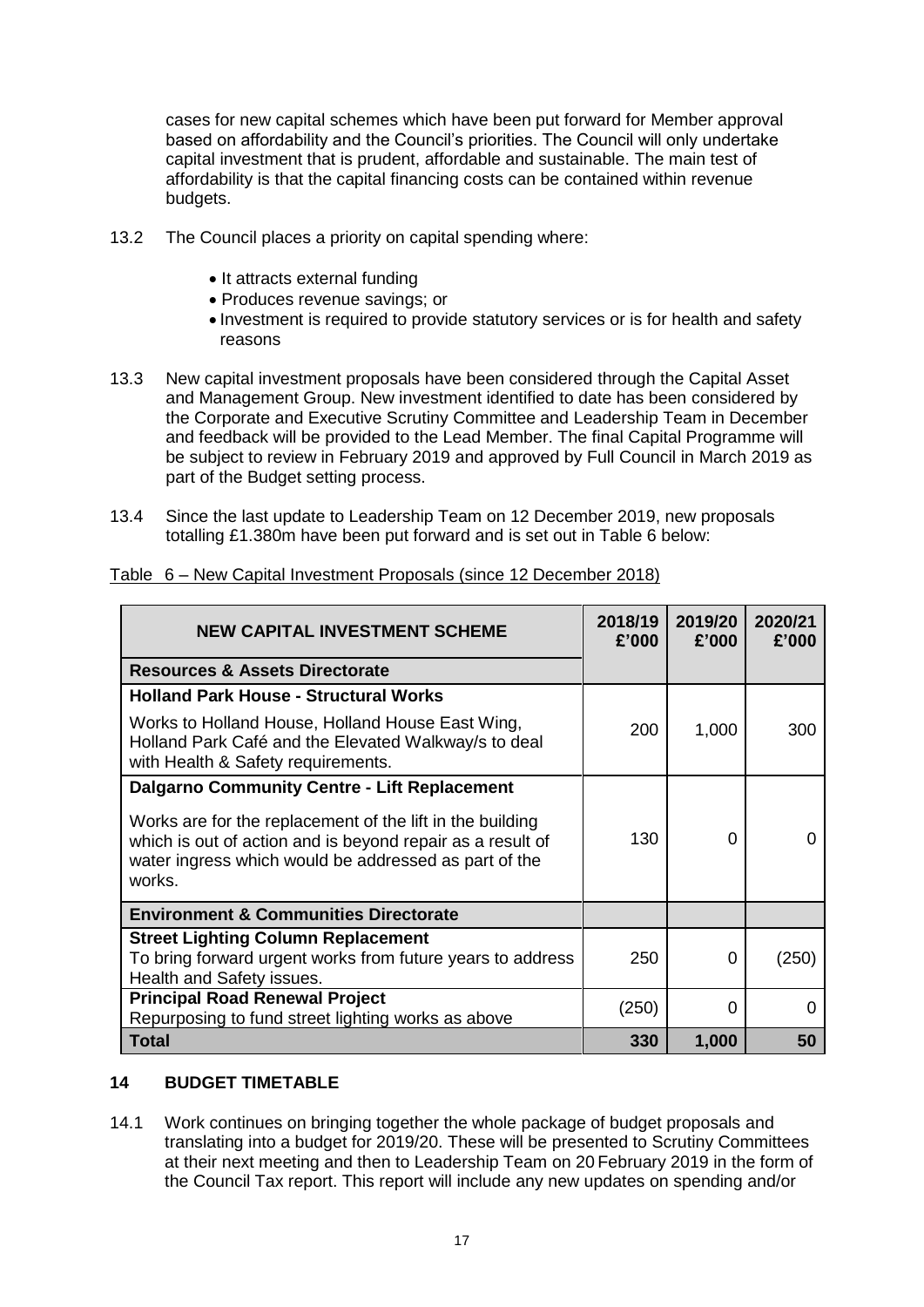resources, together with all consultation feedback. The budget position cannot be finalised until Government funding has been confirmed, the Council Tax base, collection fund figures and treasury management figures have been finalised and final levy notifications have been received. The timetable for the next two months is set out in Table 7.

| <b>Date</b>  | <b>Event</b>                                                       |
|--------------|--------------------------------------------------------------------|
| Dec - Feb    | Consultation on budget proposals, including with Scrutiny          |
| 2019         | Committees                                                         |
| 9 Jan 2019   | Leadership Team – draft Budget, update on financial position, note |
|              | the Council Tax and Business Rates base                            |
| Feb 2019     | <b>Scrutiny Committees - Draft Budgets</b>                         |
| Feb 2019     | Final GLA precept approved                                         |
| Feb 2019     | <b>Final Local Government Final Settlement</b>                     |
| 20 Feb 2019  | Leadership Team – recommendation of Budget and Council Tax         |
|              | 2019/20                                                            |
| 6 March 2019 | Full Council - approval of Budget and Council Tax for 2019/20      |

#### Table 7 – Budget Timetable

### **15 EQUALITY IMPLICATIONS**

- 15.1 Where specific budget proposals have an equalities impact, these are considered and assessed by the relevant services as part of the final decision-making and implementation processes.
- 15.2 The equalities impact of the proposed council tax will be assessed and reported for consideration by the Leadership Team and Council as part of the council tax setting process.

### **16 LEGAL IMPLICATIONS**

- 16.1 The Council is required to set a balanced budget. As part of budget setting and approval, the Chief Finance Officer should project the budget for the medium term, including the impact of capital investment and comment on the level of reserves. This will be included in full in the annual Council Tax and Budget report for the Leadership Team in February 2019.
- 16.2 The Government has the power to limit budget increases if these are deemed to be 'excessive'. Under the provisions of the Local Government Finance Act 1992, and the regulations made under the Act, a referendum is required - the outcome of which is binding - where the billing authority proposes what the Government regards as an excessive council tax increase.
- 16.3 Schedule 7B of the Local Government Finance Act 1988 provides for the local retention of business rates. The Secretary of State has the power under the Act to designate two or more "relevant authorities" as a pool of authorities for the purposes of Schedule 7B. The Secretary of State may only make such a designation if each authority covered by the designation has agreed to it.
- 16.4 Section 13A of the Local Government Finance Act 1992 requires the Council to have a council tax reduction scheme. The scheme must specify the reductions which are to apply to the amounts of council tax to be paid by those the Council consider to be in financial need. Each financial year the Council must consider whether to review its scheme or to replace it with another scheme.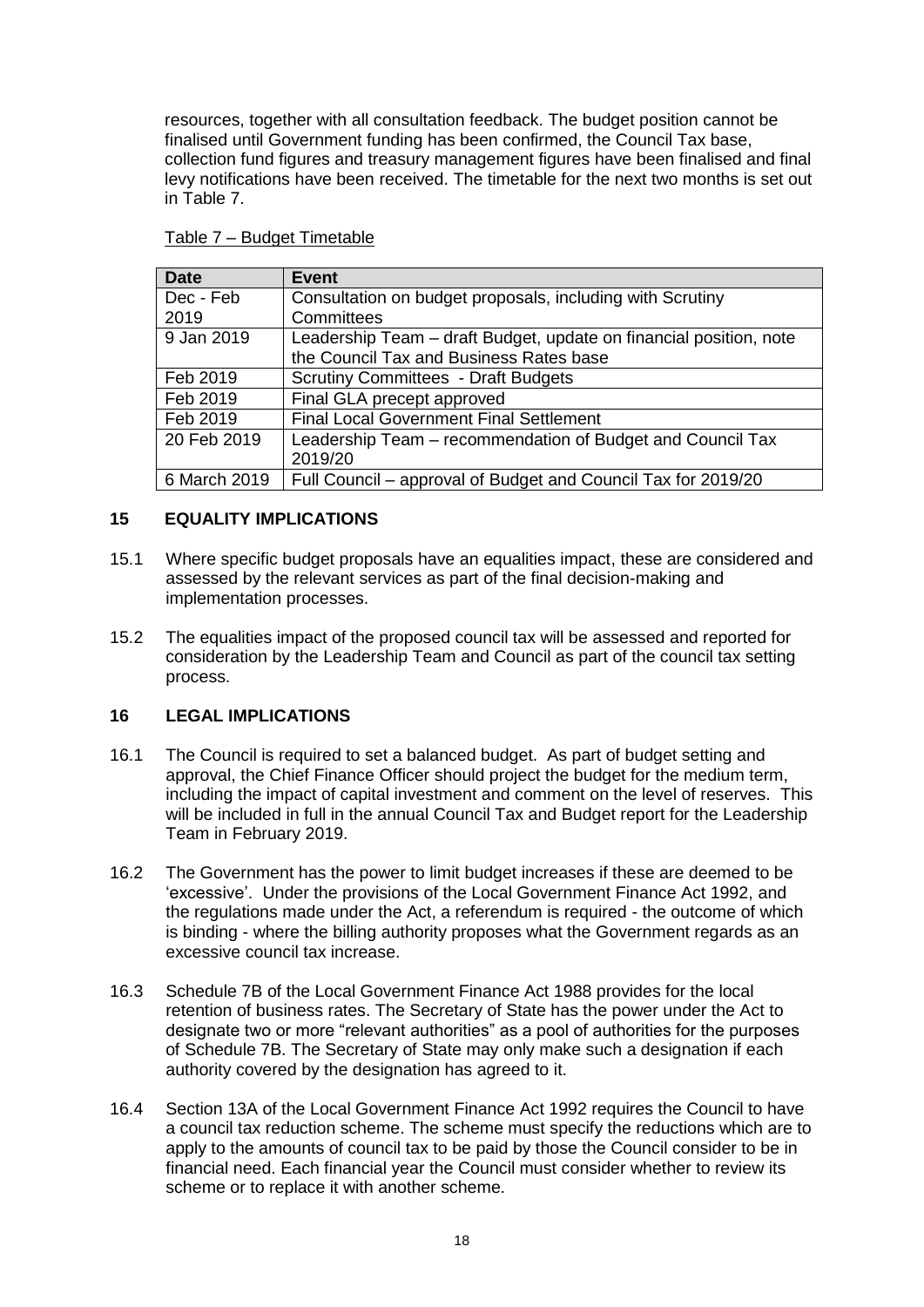16.5 The Secretary of State has made regulations under s11A of the Local Government Finance Act 1992 which allows Councils to reduce the discount for second homes. Under s11B of the 1992 Act the Council may increase the council tax payable in respect of long term empty properties.

[Legal Implications verified by LeVerne Parker, Chief Solicitor 020 7361 2180]

#### **17 FINANCIAL AND RESOURCES IMPLICATIONS**

17.1 These are addressed throughout the report.

#### **Mike Curtis Executive Director Resources and Assets**

#### **Background papers used in the preparation of this report:**

Local Government Act 1972, Local Government Finance Act 1992(as amended) 2019/20 budget files

Report Author: Taryn Eves, Director of Financial Management, Telephone: 020 7361 2771 E-mail: taryn.eves@rbkc.gov.uk Reporting to: Mike Curtis, Executive Director of Resources and Assets

| Cleared by Finance (officer's initials)                               | TF. |
|-----------------------------------------------------------------------|-----|
| Cleared by Corporate Finance (officer's initials)                     | TF. |
| Cleared by Director of Legal Services (officer's initials)            | I P |
| Cleared by Communications & Community Engagement (officer's initials) | MC. |

- **Appendix 1:** Draft Budget 2019/20
- **Appendix 2:** 2019/20 Council Tax base calculation
- **Appendix 3:** Previously Approved Savings and Income Generation proposals
- **Appendix 4:** New Savings and Income Generation Proposals
- **Appendix 5:** Feedback from Scrutiny Committees
- **Appendix 6:** Draft Fees and Charges 2019/20
- **Appendix 7:** Three Year Forecast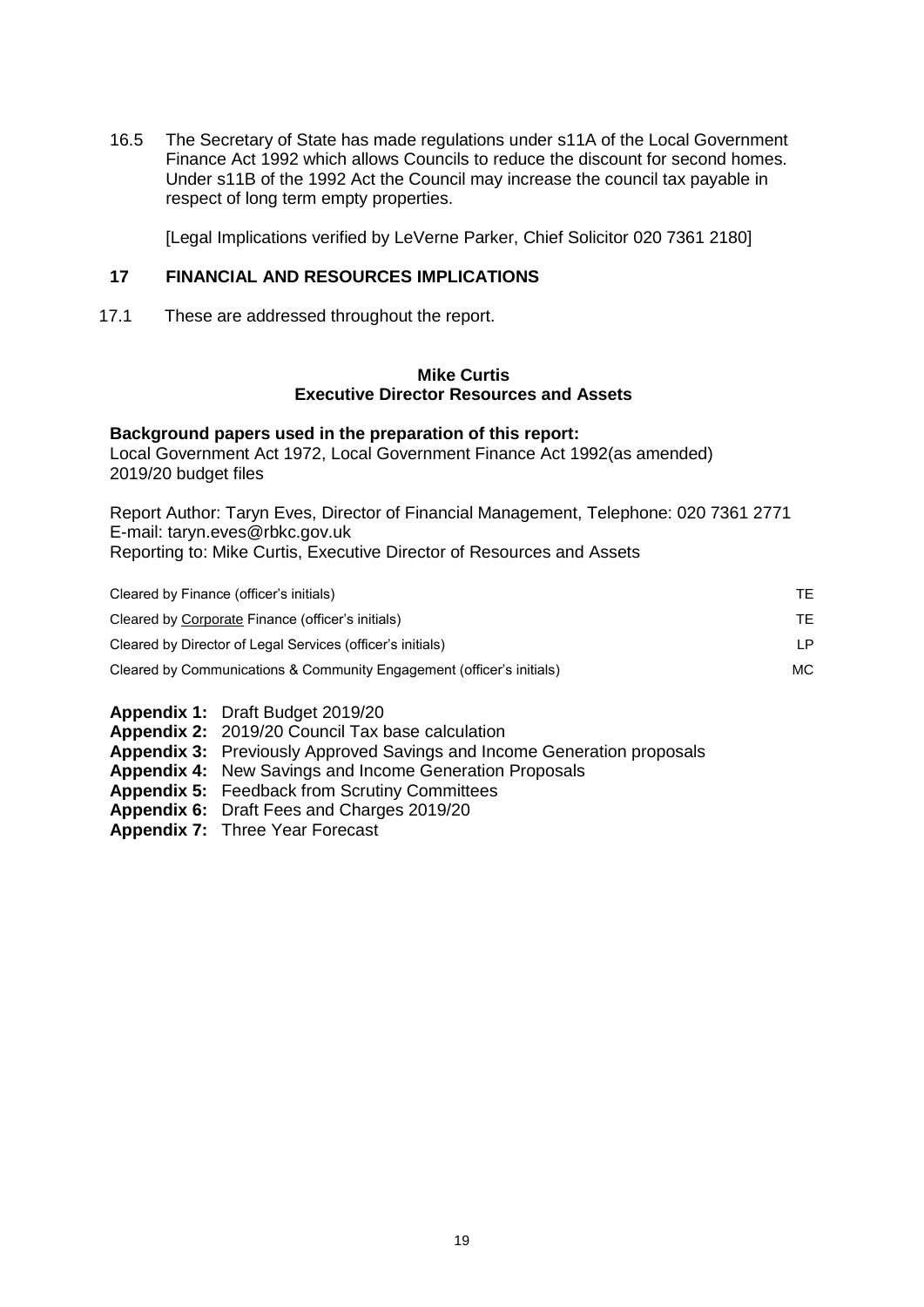#### **Draft Budget 2019/20 APPENDIX 1**

| Item                     | 2018/19<br><b>Budget</b><br>£'000 | <b>Inflation</b><br>£'000 | <b>Adjust</b><br>£'000 | <b>Growth</b><br>£'000 | <b>Savings</b><br>£'000 | Fees /<br><b>Charges</b><br>£'000 | 2019/20<br><b>Budget</b><br>£'000 |
|--------------------------|-----------------------------------|---------------------------|------------------------|------------------------|-------------------------|-----------------------------------|-----------------------------------|
| <b>Expenditure</b>       |                                   |                           |                        |                        |                         |                                   |                                   |
| <b>Services</b>          | 182,216                           | 4,929                     | (32, 332)              | 11,894                 | (8, 557)                | (1,571)                           | 156,579                           |
|                          |                                   |                           |                        |                        |                         |                                   |                                   |
| Corporate Items          | (4, 573)                          |                           | 1,457                  |                        |                         |                                   | (3, 116)                          |
| Levies                   | 3,450                             |                           | 150                    |                        |                         |                                   | 3,600                             |
| Contingency              | 5,622                             |                           | (48)                   |                        |                         |                                   | 5,574                             |
| London Living Wage       |                                   |                           |                        | 1,500                  |                         |                                   | 1,500                             |
| Transfer to/from         | (33, 576)                         |                           | 33,076                 |                        |                         |                                   | (500)                             |
| reserves                 |                                   |                           |                        |                        |                         |                                   |                                   |
|                          |                                   |                           |                        |                        |                         |                                   |                                   |
| Funding                  |                                   |                           |                        |                        |                         |                                   |                                   |
| <b>Retained Business</b> | (69, 218)                         |                           | (249)                  |                        |                         |                                   | (69, 467)                         |
| Rates                    |                                   |                           |                        |                        |                         |                                   |                                   |
| <b>New Homes Bonus</b>   | (2,500)                           |                           | 764                    |                        |                         |                                   | (1,736)                           |
| Social Care Grant        |                                   |                           | (1, 481)               |                        |                         |                                   | (1,481)                           |
| Contribution from        |                                   |                           | (3,000)                |                        |                         |                                   | (3,000)                           |
| <b>Collection Fund</b>   |                                   |                           |                        |                        |                         |                                   |                                   |
| <b>Other Funding</b>     |                                   |                           | (1,500)                |                        |                         |                                   | (1,500)                           |
| Adjustments              |                                   |                           |                        |                        |                         |                                   |                                   |
| <b>Council Tax</b>       | 81,421                            | 4,929                     | (3, 163)               | 13,394                 | (8, 557)                | (1, 571)                          | 86,453                            |
| <b>Requirement</b>       |                                   |                           |                        |                        |                         |                                   |                                   |
| <b>Estimated Council</b> |                                   |                           |                        |                        |                         |                                   | (86, 453)                         |
| <b>Tax Income</b>        |                                   |                           |                        |                        |                         |                                   |                                   |
| <b>Budget Gap</b>        |                                   |                           |                        |                        |                         |                                   |                                   |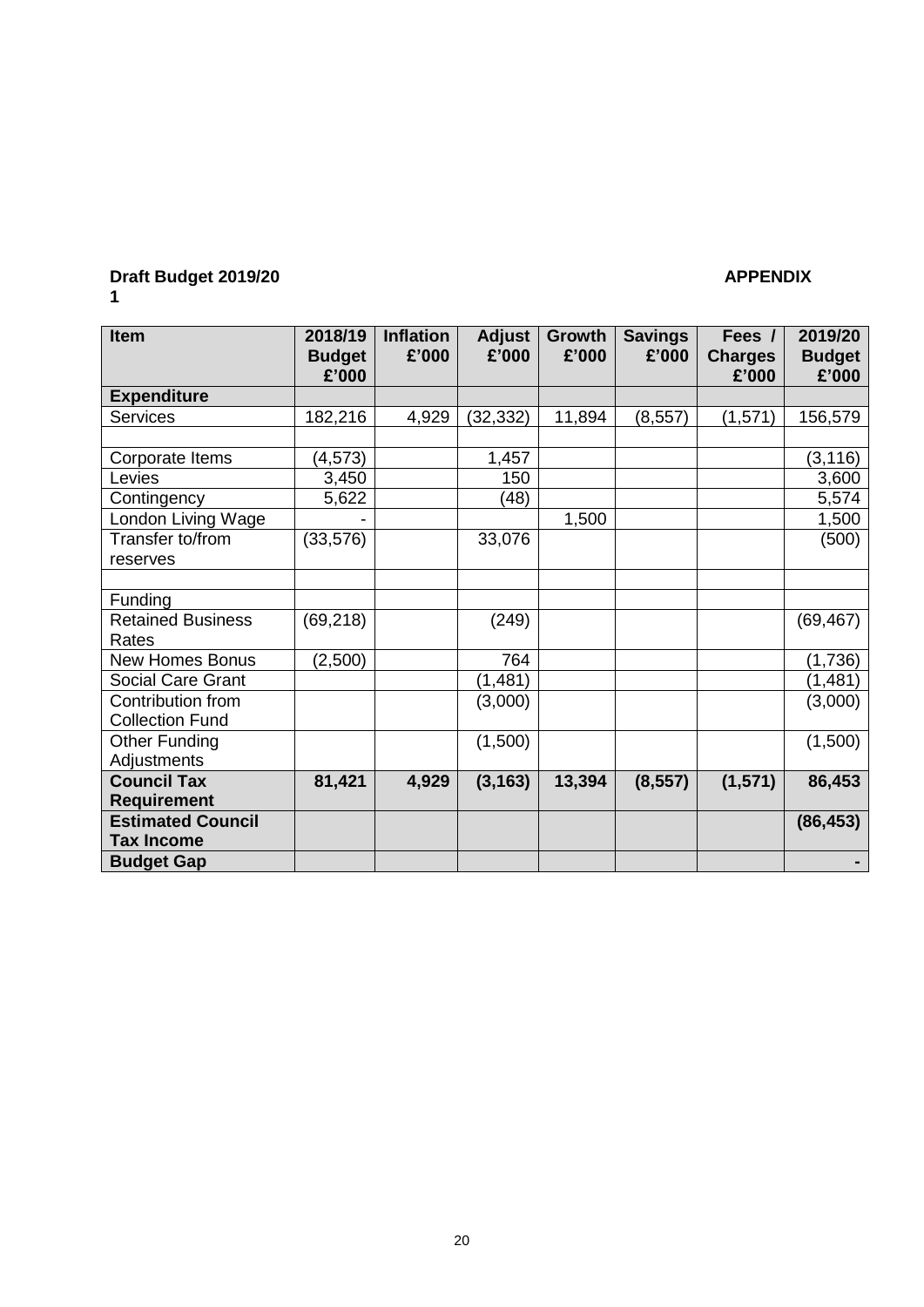# **DRAFT COUNCIL TAX BASE CALCULATION 2019/20 APPENDIX 2a**

|                                                                  | <b>Band D</b>      |
|------------------------------------------------------------------|--------------------|
|                                                                  | <b>Equivalents</b> |
| Tax base before Council Tax Support and losses on collection     | 108,364            |
| <b>Council Tax Support</b>                                       | (8,744)            |
| <b>Losses on Collection</b>                                      | (2, 241)           |
| Class O exempt dwellings                                         | 50                 |
| Royal Borough of Kensington and Chelsea 2019/20 Council Tax Base | 97,428.9           |

### **Movements on 2018/19 tax base**

|                                                                      | <b>Band D</b><br><b>Equivalents</b> |
|----------------------------------------------------------------------|-------------------------------------|
| 2018/19 Tax base before Council Tax Support and Losses on Collection | 96,335.8                            |
| Tax base increase                                                    | 613                                 |
| <b>Council Tax Support</b>                                           | 505                                 |
| <b>Losses on Collection</b>                                          | (25)                                |
| Royal Borough of Kensington and Chelsea 2019/20 Council Tax Base     | 97,428.9                            |
| Figures are provisional and oubject to finalization                  |                                     |

*Figures are provisional and subject to finalisation*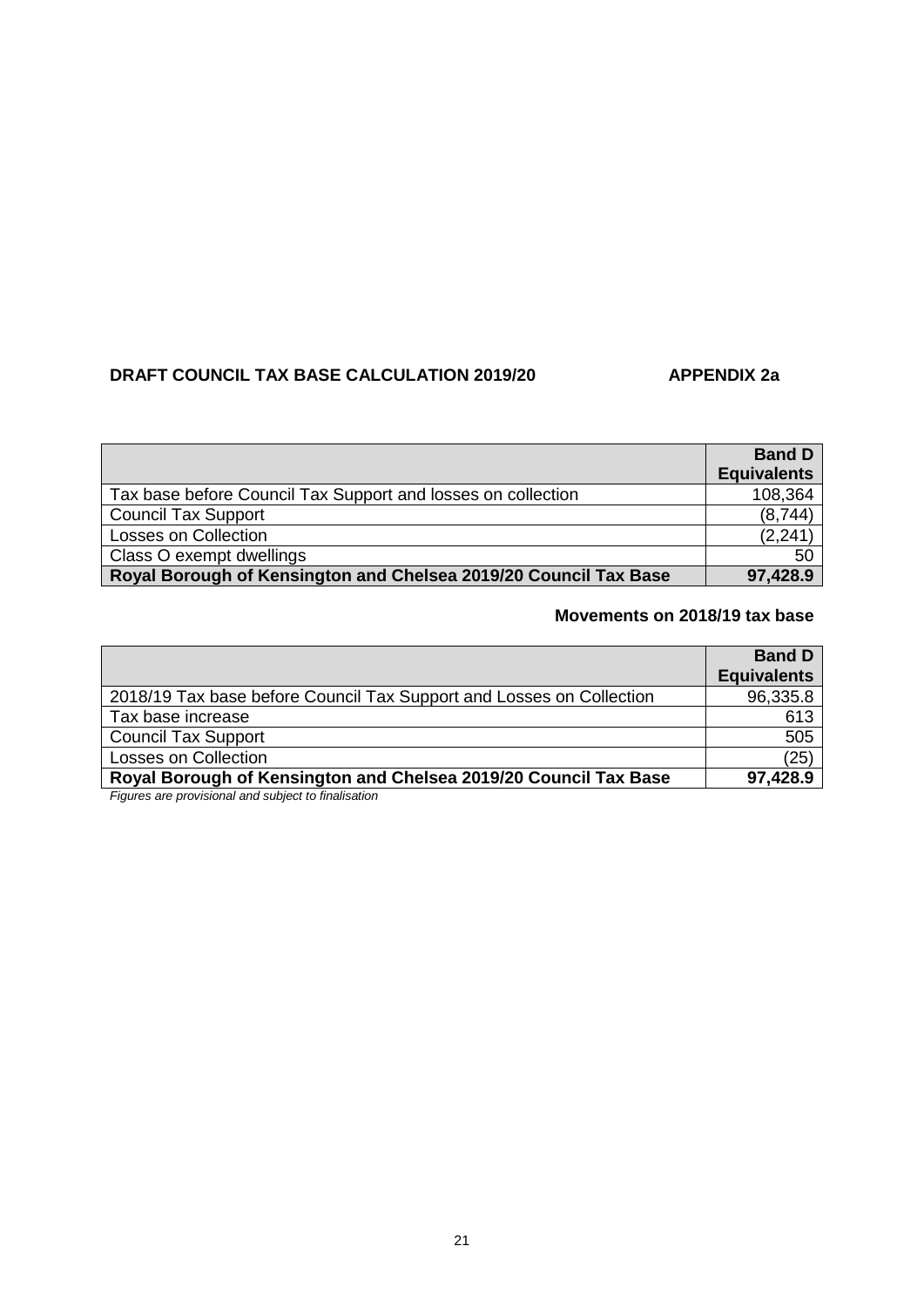#### **Council Tax Base – Garden Squares <b>Appendix Appendix Appendix**

| <b>Garden Squares</b>                  | 2018-19<br><b>Tax Base</b>                                                                                                                                                                                                                                                                                                                                                                                                                                                                                                                                                                                           | 2019-20<br><b>Tax Base</b>                                                                                                                                                                        | Change<br><b>Total</b>                                                                                                                                                                            |
|----------------------------------------|----------------------------------------------------------------------------------------------------------------------------------------------------------------------------------------------------------------------------------------------------------------------------------------------------------------------------------------------------------------------------------------------------------------------------------------------------------------------------------------------------------------------------------------------------------------------------------------------------------------------|---------------------------------------------------------------------------------------------------------------------------------------------------------------------------------------------------|---------------------------------------------------------------------------------------------------------------------------------------------------------------------------------------------------|
|                                        | <b>Band D</b><br><b>Equivalent</b>                                                                                                                                                                                                                                                                                                                                                                                                                                                                                                                                                                                   | <b>Band D</b><br><b>Equivalent</b>                                                                                                                                                                | No.                                                                                                                                                                                               |
|                                        |                                                                                                                                                                                                                                                                                                                                                                                                                                                                                                                                                                                                                      |                                                                                                                                                                                                   |                                                                                                                                                                                                   |
|                                        |                                                                                                                                                                                                                                                                                                                                                                                                                                                                                                                                                                                                                      |                                                                                                                                                                                                   | $-2.6$                                                                                                                                                                                            |
|                                        |                                                                                                                                                                                                                                                                                                                                                                                                                                                                                                                                                                                                                      |                                                                                                                                                                                                   | 3.5                                                                                                                                                                                               |
|                                        |                                                                                                                                                                                                                                                                                                                                                                                                                                                                                                                                                                                                                      |                                                                                                                                                                                                   | 0.2                                                                                                                                                                                               |
|                                        |                                                                                                                                                                                                                                                                                                                                                                                                                                                                                                                                                                                                                      |                                                                                                                                                                                                   | $-1.3$                                                                                                                                                                                            |
|                                        |                                                                                                                                                                                                                                                                                                                                                                                                                                                                                                                                                                                                                      |                                                                                                                                                                                                   | 1.6                                                                                                                                                                                               |
|                                        |                                                                                                                                                                                                                                                                                                                                                                                                                                                                                                                                                                                                                      |                                                                                                                                                                                                   | $-2.9$                                                                                                                                                                                            |
|                                        |                                                                                                                                                                                                                                                                                                                                                                                                                                                                                                                                                                                                                      |                                                                                                                                                                                                   | 4.3                                                                                                                                                                                               |
|                                        |                                                                                                                                                                                                                                                                                                                                                                                                                                                                                                                                                                                                                      |                                                                                                                                                                                                   | $-0.4$                                                                                                                                                                                            |
|                                        |                                                                                                                                                                                                                                                                                                                                                                                                                                                                                                                                                                                                                      |                                                                                                                                                                                                   | $-0.6$                                                                                                                                                                                            |
|                                        |                                                                                                                                                                                                                                                                                                                                                                                                                                                                                                                                                                                                                      |                                                                                                                                                                                                   | 5.0                                                                                                                                                                                               |
|                                        |                                                                                                                                                                                                                                                                                                                                                                                                                                                                                                                                                                                                                      |                                                                                                                                                                                                   | 0.3                                                                                                                                                                                               |
|                                        |                                                                                                                                                                                                                                                                                                                                                                                                                                                                                                                                                                                                                      |                                                                                                                                                                                                   | 0.9                                                                                                                                                                                               |
|                                        |                                                                                                                                                                                                                                                                                                                                                                                                                                                                                                                                                                                                                      |                                                                                                                                                                                                   | 6.1                                                                                                                                                                                               |
|                                        |                                                                                                                                                                                                                                                                                                                                                                                                                                                                                                                                                                                                                      |                                                                                                                                                                                                   | 0.1                                                                                                                                                                                               |
|                                        |                                                                                                                                                                                                                                                                                                                                                                                                                                                                                                                                                                                                                      |                                                                                                                                                                                                   | $-11.3$                                                                                                                                                                                           |
|                                        |                                                                                                                                                                                                                                                                                                                                                                                                                                                                                                                                                                                                                      |                                                                                                                                                                                                   | $-7.4$                                                                                                                                                                                            |
|                                        |                                                                                                                                                                                                                                                                                                                                                                                                                                                                                                                                                                                                                      |                                                                                                                                                                                                   | $-2.6$                                                                                                                                                                                            |
|                                        |                                                                                                                                                                                                                                                                                                                                                                                                                                                                                                                                                                                                                      | 247.50                                                                                                                                                                                            | 3.9                                                                                                                                                                                               |
| <b>HEREFORD SQUARE</b>                 | 75.70                                                                                                                                                                                                                                                                                                                                                                                                                                                                                                                                                                                                                | 74.70                                                                                                                                                                                             | $-1.0$                                                                                                                                                                                            |
|                                        |                                                                                                                                                                                                                                                                                                                                                                                                                                                                                                                                                                                                                      |                                                                                                                                                                                                   | 2.2                                                                                                                                                                                               |
| HORNTON ST/HOLLAND ST                  | 112.70                                                                                                                                                                                                                                                                                                                                                                                                                                                                                                                                                                                                               | 116.90                                                                                                                                                                                            | 4.2                                                                                                                                                                                               |
| <b>IVERNA COURT</b>                    | 209.50                                                                                                                                                                                                                                                                                                                                                                                                                                                                                                                                                                                                               | 207.90                                                                                                                                                                                            | $-1.6$                                                                                                                                                                                            |
| <b>KENSINGTON SQUARE</b>               | 126.00                                                                                                                                                                                                                                                                                                                                                                                                                                                                                                                                                                                                               | 124.70                                                                                                                                                                                            | $-1.3$                                                                                                                                                                                            |
| <b>LEXHAM GARDENS</b>                  | 292.20                                                                                                                                                                                                                                                                                                                                                                                                                                                                                                                                                                                                               | 294.50                                                                                                                                                                                            | 2.3                                                                                                                                                                                               |
| <b>MORETON &amp; CRESSWELL GARDENS</b> | 100.70                                                                                                                                                                                                                                                                                                                                                                                                                                                                                                                                                                                                               | 101.90                                                                                                                                                                                            | 1.2                                                                                                                                                                                               |
| <b>NEVERN SQUARE</b>                   | 292.60                                                                                                                                                                                                                                                                                                                                                                                                                                                                                                                                                                                                               | 294.80                                                                                                                                                                                            | 2.2                                                                                                                                                                                               |
| NORLAND SQUARE                         | 178.00                                                                                                                                                                                                                                                                                                                                                                                                                                                                                                                                                                                                               | 174.60                                                                                                                                                                                            | $-3.4$                                                                                                                                                                                            |
| <b>OVINGTON SQUARE</b>                 | 165.60                                                                                                                                                                                                                                                                                                                                                                                                                                                                                                                                                                                                               | 159.90                                                                                                                                                                                            | $-5.7$                                                                                                                                                                                            |
|                                        | 195.70                                                                                                                                                                                                                                                                                                                                                                                                                                                                                                                                                                                                               | 192.50                                                                                                                                                                                            | $-3.2$                                                                                                                                                                                            |
| PHILBEACH GARDENS                      | 320.20                                                                                                                                                                                                                                                                                                                                                                                                                                                                                                                                                                                                               | 319.30                                                                                                                                                                                            | $-0.9$                                                                                                                                                                                            |
| <b>ROYAL CRESCENT</b>                  | 184.10                                                                                                                                                                                                                                                                                                                                                                                                                                                                                                                                                                                                               |                                                                                                                                                                                                   | $-7.1$                                                                                                                                                                                            |
| <b>ST JAMES'S GARDENS</b>              |                                                                                                                                                                                                                                                                                                                                                                                                                                                                                                                                                                                                                      |                                                                                                                                                                                                   | 1.0                                                                                                                                                                                               |
| <b>STANLEY CRESCENT</b>                | 177.40                                                                                                                                                                                                                                                                                                                                                                                                                                                                                                                                                                                                               | 180.40                                                                                                                                                                                            | 3.0                                                                                                                                                                                               |
|                                        | <b>Name</b><br><b>ADDISON GARDENS</b><br>ARUNDEL GARDENS/LADBROKE GARDENS<br><b>AVONDALE PARK GARDENS</b><br><b>BARKSTON GARDENS</b><br><b>BINA GARDENS (WEST)</b><br><b>BOLTON GARDENS</b><br><b>BRAMHAM GARDENS</b><br><b>BROMPTON SQUARE</b><br><b>CAMPDEN HILL SQUARE</b><br><b>CAMPDEN HOUSE COURT</b><br><b>CLARENDON RD/LANSDOWNE RD</b><br><b>COLLINGHAM GARDENS</b><br><b>CORNWALL GARDENS</b><br><b>COURTFIELD GARDENS (EAST)</b><br><b>COURTFIELD GARDENS (WEST)</b><br><b>EARLS COURT SQUARE</b><br><b>EDWARDES SQUARE</b><br><b>GLEDHOW GARDENS</b><br><b>HOLLAND RD/RUSSELL RD</b><br>PEMBRIDGE SQUARE | 127.70<br>249.10<br>28.10<br>249.80<br>179.00<br>113.10<br>378.00<br>159.80<br>82.70<br>216.40<br>40.30<br>179.60<br>628.20<br>218.30<br>435.20<br>294.80<br>243.90<br>243.60<br>174.90<br>151.90 | 125.10<br>252.60<br>28.30<br>248.50<br>180.60<br>110.20<br>382.30<br>159.40<br>82.10<br>221.40<br>40.60<br>180.50<br>634.30<br>218.40<br>423.90<br>287.40<br>241.30<br>177.10<br>177.00<br>152.90 |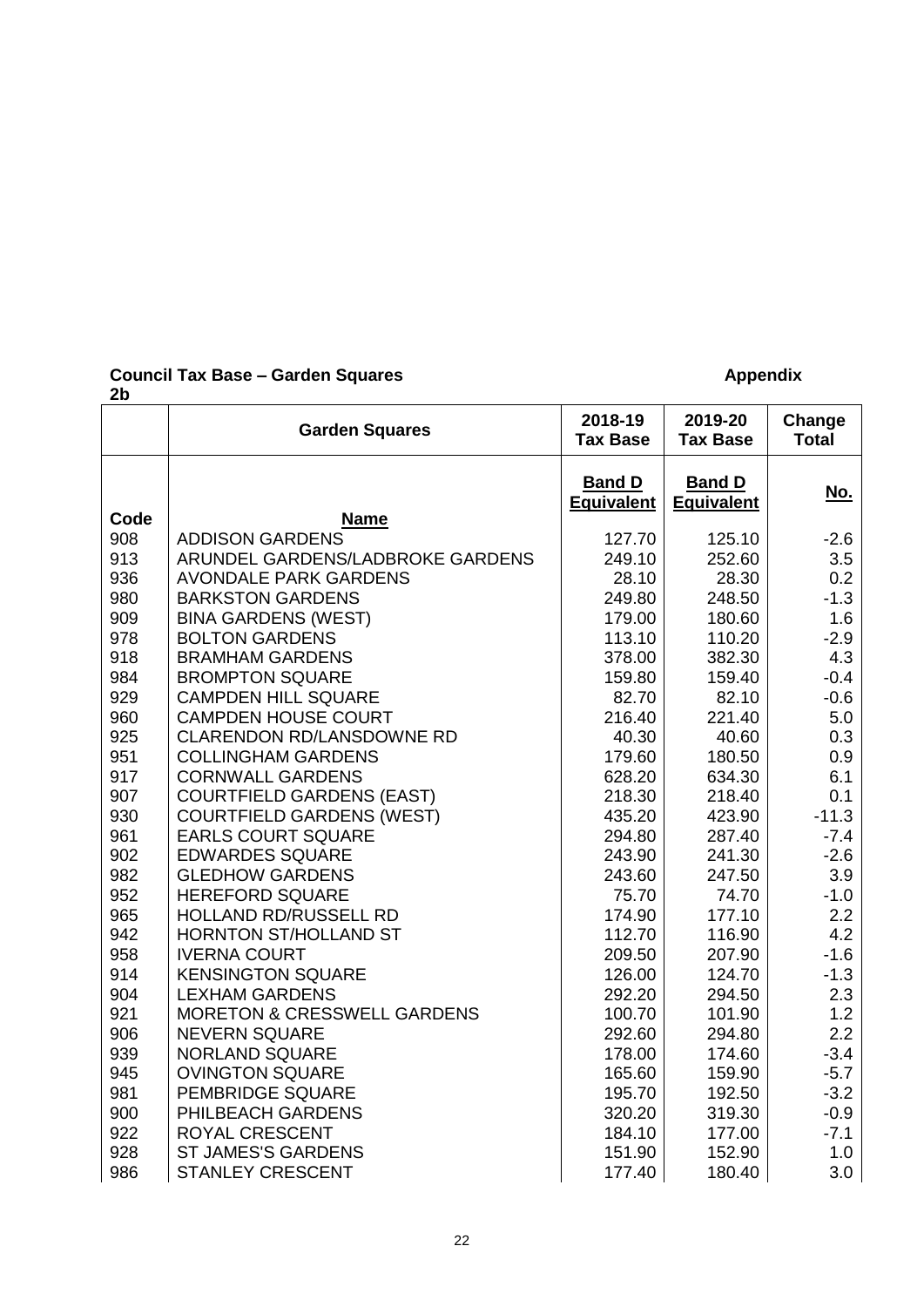| 979           | <b>STANLEY GARDENS (NORTH)</b>          | 107.90  | 112.00  | 4.1    |
|---------------|-----------------------------------------|---------|---------|--------|
| 975           | <b>STANLEY GARDENS (SOUTH)</b>          | 158.10  | 156.50  | $-1.6$ |
| 916           | <b>SUNNINGDALE GARDENS</b>              | 27.30   | 25.90   | $-1.4$ |
| 901           | <b>WETHERBY GARDENS</b>                 | 330.60  | 327.90  | $-2.7$ |
| 959           | ARUNDEL GARDENS/ELGIN CRESCENT          | 267.20  | 269.10  | 1.9    |
| 955           | <b>BLENHEIM CRESCENT/ELGIN CRESCENT</b> | 258.30  | 259.10  | 0.8    |
| 962           | <b>EMPEROR'S GATE</b>                   | 216.20  | 220.20  | 4.0    |
| 915           | <b>LADBROKE GROVE</b>                   | 51.80   | 52.50   | 0.7    |
| 977           | <b>ROSMEAD</b>                          | 134.20  | 133.90  | $-0.3$ |
|               | LANSDOWNE RD/LANSDOWNE CRESCENT(        | 160.20  | 159.40  | $-0.8$ |
| 933           | K/A LANSDOWNE GDNS)                     |         |         |        |
| 912           | <b>HANOVER</b>                          | 144.60  | 145.00  | 0.4    |
| 944           | <b>MONTPELIER GARDENS</b>               | 117.20  | 116.80  | $-0.4$ |
| 948           | <b>NOTTING HILL</b>                     | 35.50   | 35.30   | $-0.2$ |
| <b>Totals</b> |                                         | 8833.90 | 8827.10 | $-6.8$ |

*Figures are provisional and subject to finalisation* 

# **Previously Approved Savings Appendix 3 Appendix 3**

The table below shows the savings proposals that were agreed as part of last year's budget setting process but which have increased savings in 2019/20. Financial Plans assume all of the savings will be achieved.

| <b>Directorate</b>                   | 2019/20<br><b>Saving</b><br>£000 |
|--------------------------------------|----------------------------------|
| <b>Family Services and Education</b> | (780)                            |
| <b>Resources and Assets</b>          | (290)                            |
| <b>Chief Executive's Department</b>  | (105)                            |
| <b>Environment and Communities</b>   | (289)                            |
| <b>Total</b>                         | (1, 464)                         |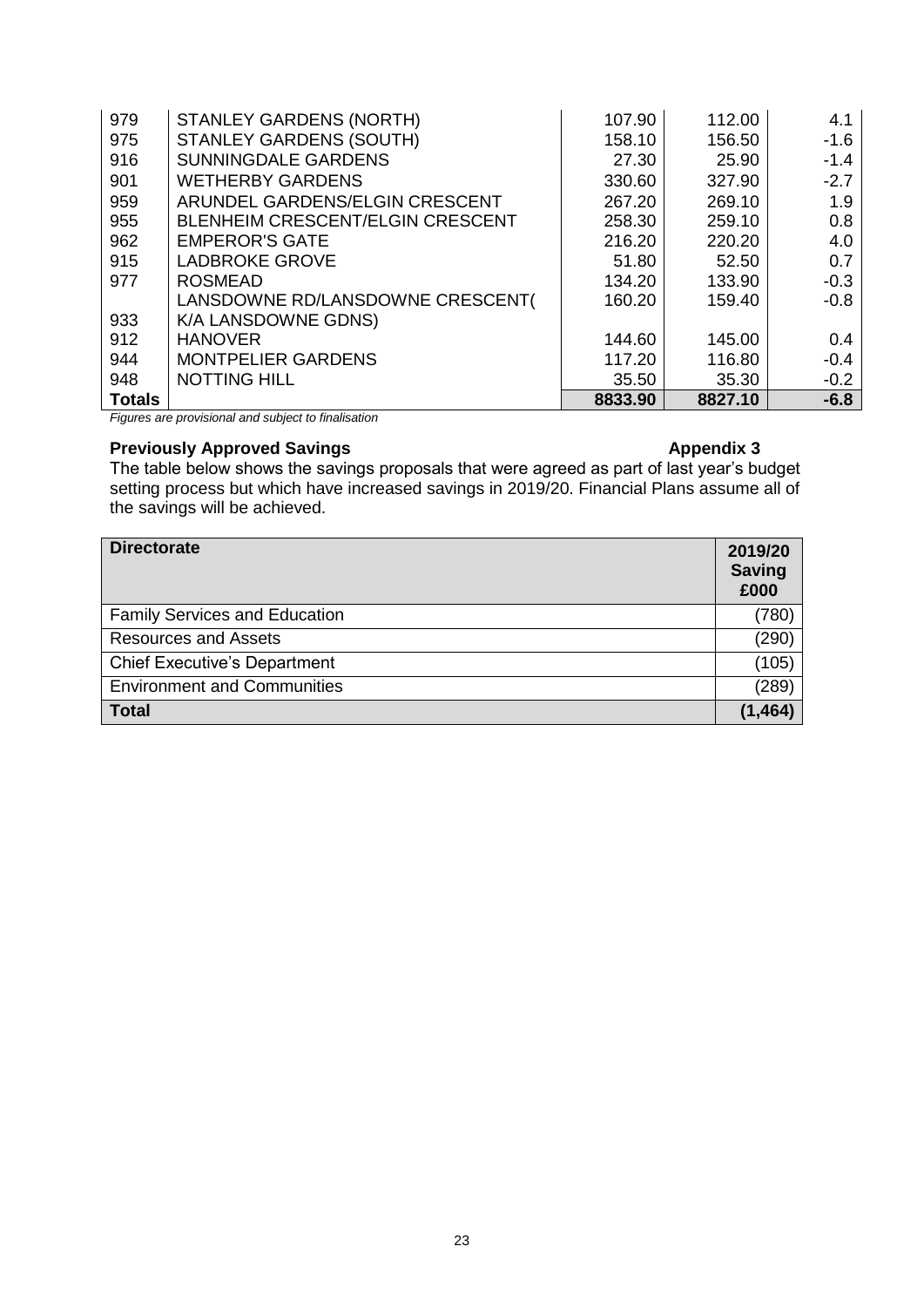# Savings and Income Proposals 2019/20 to 2021/22 **Appendix 4**

The table below shows the new savings and income proposals that have been put forward as part of the 2019/20 budget setting process and which have been discussed at Scrutiny Committees during November and December.

### **Chief Executive's Directorate**

| <b>Ref</b>       | Title                                                  | 2019/20<br>£'000 | 2020/21<br>£'000 | 2021/22<br>£'000 |
|------------------|--------------------------------------------------------|------------------|------------------|------------------|
| GOV01            | Efficiency savings in Governance and Co-<br>ordination | 16               |                  |                  |
| ICT <sub>1</sub> | ICT efficiencies and cost reductions                   | 105              |                  |                  |
| LEG1             | Legal Services - self serve                            | 20               |                  | -                |
|                  | <b>Total</b>                                           | 141              |                  |                  |

| Ref               | Title                                    | 2019/20<br>£'000 | 2020/21<br>£'000 | 2021/22<br>£'000 |
|-------------------|------------------------------------------|------------------|------------------|------------------|
| FM1,3-5           | Results of Value for Money exercise      | 285              |                  |                  |
| FM <sub>2</sub> , | <b>Review of Finance</b>                 | 310              |                  |                  |
| FM7               |                                          |                  |                  |                  |
| FM <sub>6</sub>   | <b>LPFA Pension Contribution</b>         | 150              | -                |                  |
| <b>CA01</b>       | <b>Introduction of Universal Credit</b>  | 115              | -                |                  |
| <b>CA02</b>       | Digital Programme - e forms              | 35               | -                |                  |
| CA03              | Increased income through enforcement     | 50               | -                |                  |
| <b>CA04</b>       | Increased income through court fees      | 125              |                  |                  |
| <b>CA05</b>       | Insourcing of the business rates service |                  | 75               | 50               |
| <b>CA06</b>       | Customer Access - staff efficiencies     |                  | 50               | 250              |
| CP <sub>1</sub>   | Increase in rental income                | 300              |                  |                  |
| HR <sub>1</sub>   | Increased service level agreement income | 21               | ٠                |                  |
| IA <sub>1</sub>   | <b>External Blue Badge Parking Fraud</b> | 20               |                  |                  |
|                   | <b>Total</b>                             | 1411             | 125              | 300              |

#### **Resources and Assets**

|            | <b>Children's Services and Education</b> |         |         |         |
|------------|------------------------------------------|---------|---------|---------|
| <b>Ref</b> | <b>Title</b>                             | 2019/20 | 2020/21 | 2021/22 |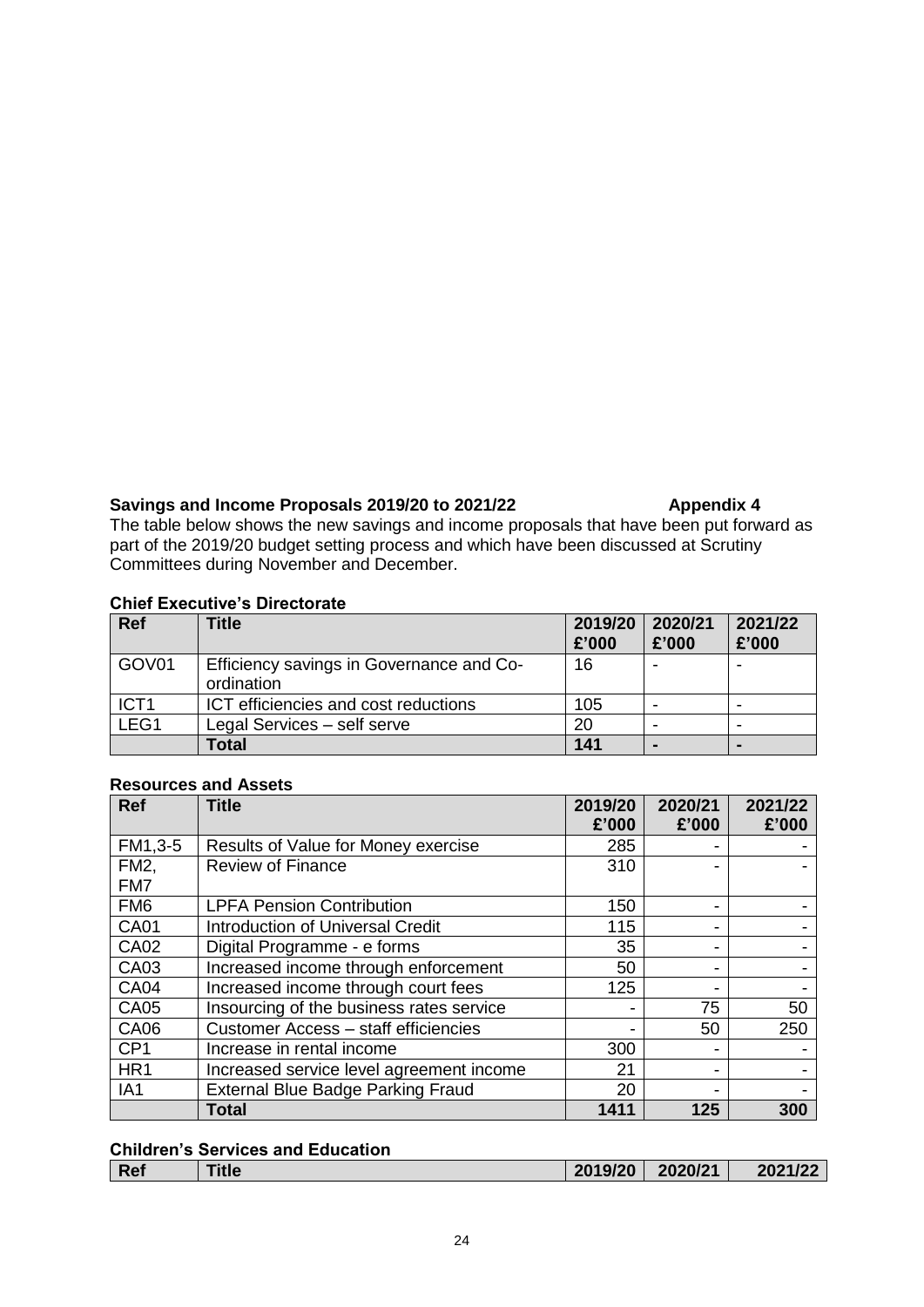|                   |                                                | £'000 | £'000 | £'000 |
|-------------------|------------------------------------------------|-------|-------|-------|
| CHB <sub>02</sub> | Capitalisation of school place planning staff  | 10    |       |       |
|                   | costs                                          |       |       |       |
| CHB <sub>03</sub> | <b>Outsourcing of School Standards Service</b> | 25    |       |       |
| CHB <sub>05</sub> | Development of bi-borough Early Years          | 125   |       |       |
|                   | Service                                        |       |       |       |
| CHB07             | Review of Placement Strategy and Provider      | 250   | 200   |       |
|                   | Frameworks                                     |       |       |       |
| CHB <sub>08</sub> | Review of Early Help                           | -     | 100   |       |
| CHB <sub>09</sub> | Value for Money Review - Section 17            | 50    |       |       |
| CHB <sub>10</sub> | Play contract efficiency                       | 16    |       |       |
| CHB11             | Youth Services Re-design                       | 333   | 333   | 333   |
| CHB <sub>12</sub> | <b>Voluntary Sector efficiencies</b>           |       | 60    |       |
| CHB <sub>13</sub> | Safeguarding review and Quality Assurance      | 33    |       |       |
|                   | configuration                                  |       |       |       |
| CHB <sub>14</sub> | Lean operations review                         | 175   | 25    |       |
|                   | <b>Total</b>                                   | 1,017 | 718   | 333   |

### **Adult Social Care**

| <b>Ref</b>        | <b>Title</b>                                                      | 2019/20<br>£'000 | 2020/21<br>£'000 | 2021/22<br>£'000 |
|-------------------|-------------------------------------------------------------------|------------------|------------------|------------------|
| ASC <sub>5</sub>  | Increased income from meals                                       | 50               |                  |                  |
| ASC6              | Review of contracts                                               | 250              | 250              | -                |
| ASC <sub>8</sub>  | Review of transport provision                                     | 100              |                  |                  |
| ASC <sub>10</sub> | Improved management of the local market                           | 500              | 300              | -                |
| ASC <sub>11</sub> | Reviewing of policies and ensuring awareness<br>and compliance    | 200              | 100              |                  |
| ASC <sub>13</sub> | Projects to promote independence and the<br>user of the ASC offer | 400              | 400              |                  |
|                   | <b>Total</b>                                                      | 1,500            | 1,050            | $\blacksquare$   |

# **Environment and Communities**

| <b>Ref</b>        | <b>Title</b>                                    | 2019/20<br>£'000 | 2020/21<br>£'000 | 2021/22<br>£'000 |
|-------------------|-------------------------------------------------|------------------|------------------|------------------|
| ECS <sub>1</sub>  | Review of arts initiatives                      | 50               |                  |                  |
| ECS <sub>6</sub>  | Too Big for Bins Review                         | 50               |                  |                  |
| ECS7              | Alternatives to Council public toilet provision | 40               |                  |                  |
| ECS8              | Increased commercial waste income               | 100              |                  |                  |
| ECS9              | Value for Money - Cleaner and Greener           | 5                |                  |                  |
| <b>ECS10</b>      | Targeted increase in recycling                  | 152              |                  |                  |
| ECS <sub>11</sub> | Increased income from garden waste              | 10               |                  |                  |
| ECS <sub>13</sub> | Review of business support                      | 26               |                  |                  |
| ESC <sub>15</sub> | New income from Wi-Fi                           | 5                |                  |                  |
| ESC <sub>16</sub> | Adoption of Income Manager software             | 150              |                  |                  |
| ECS <sub>17</sub> | Replacement of pay and display machines         |                  | 300              |                  |
| ECS <sub>18</sub> | Value for Money - Transport and Highways        | 5                |                  |                  |
| ECS <sub>19</sub> | Increased leisure contract income               | 25               |                  |                  |
| <b>ESC20/2</b>    | Grounds maintenance contract review             | 62               |                  |                  |